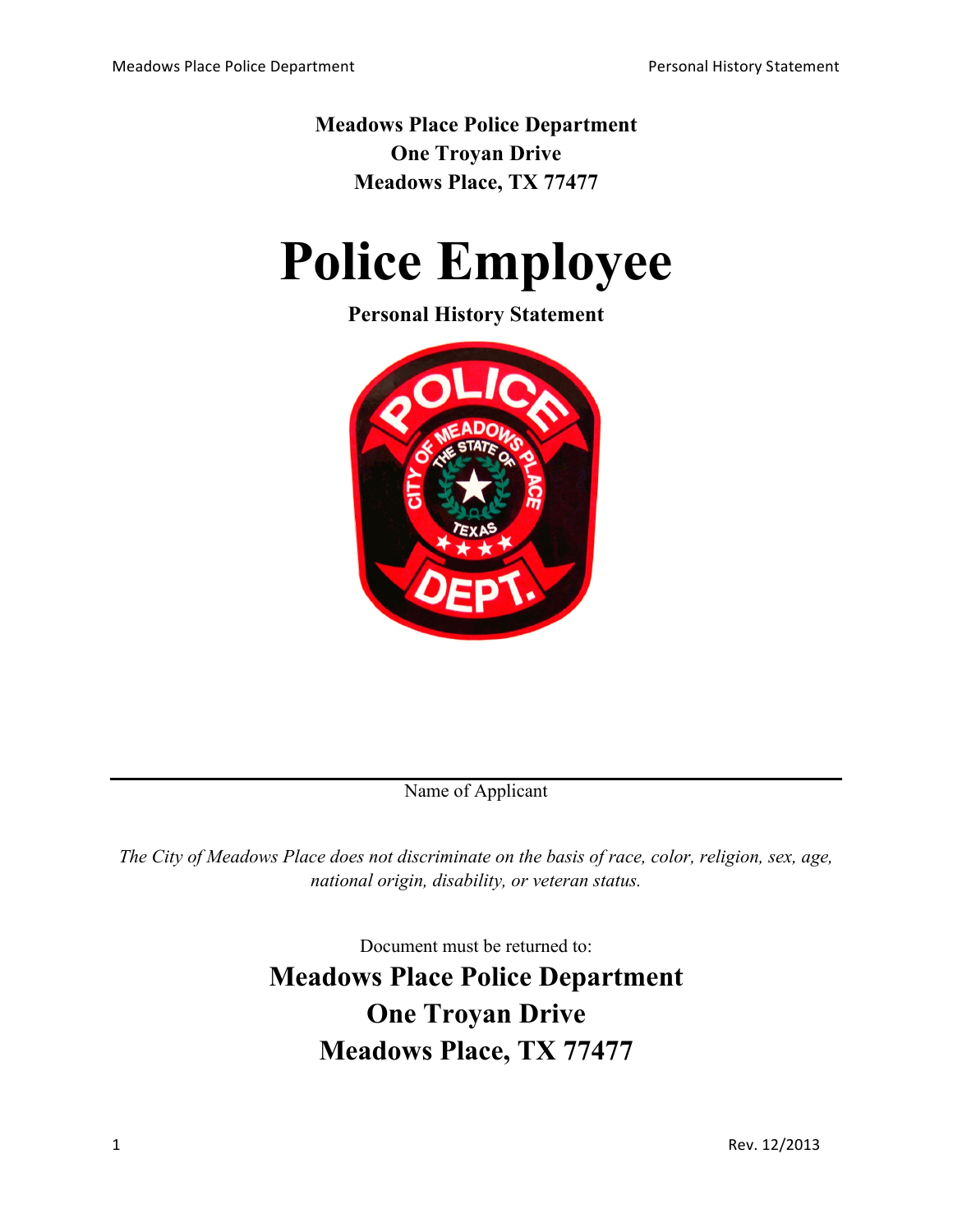# **Importance of Honesty**

The Meadows Place Police Department is seeking police officer applicants who demonstrate certain characteristics. Honesty is the most important characteristic you must demonstrate. It is extremely important that you are completely honest in all of your answers.

The importance of honesty in all aspects of the application process, including completion of the personal history statement, cannot be overemphasized. Failure to respond to any question accurately and completely, whether orally or in writing will result in disqualification. Many applicants have been disqualified for dishonesty.

When filling out the personal history statement you are cautioned to take your time and to be thorough. If you have any doubt in your mind concerning a particular question, feel free to contact the designated contact officer. Always err on the side of caution by including information when in doubt.

You may think that something you have done will disqualify you from further consideration. It may or may not. What will certainly disqualify you is lying or distorting the truth. For example:

- An arrest (either when you were a juvenile or as an adult) may or may not disqualify you. Lying about the arrest, however, will disqualify you from further consideration.
- You may have been fired from a job that, by itself, may or may not disqualify you. Lying about it, however, will disqualify you from further consideration.
- The use of drugs, including marijuana, may or may not disqualify you. Lying about it, however, will disqualify you from further consideration.

 $\mathcal{L}_\text{max}$  , and the contribution of the contribution of the contribution of the contribution of the contribution of the contribution of the contribution of the contribution of the contribution of the contribution of t

I have read and understood the contents of this paper.

| <b>Applicant's Printed Name</b>                                                                                                                                                                                                                                  | Applicant's Signature |  |  |  |
|------------------------------------------------------------------------------------------------------------------------------------------------------------------------------------------------------------------------------------------------------------------|-----------------------|--|--|--|
| Before me personally appeared<br>document and its intent was explained to him/her that he/she has full knowledge of its purpose and that he/she<br>executed this instrument of his/her free will and accord.<br>Sworn to and subscribed before me on this day of | stated this<br>who    |  |  |  |
| SEAL                                                                                                                                                                                                                                                             | Signature of Notary   |  |  |  |

My Commission Expires: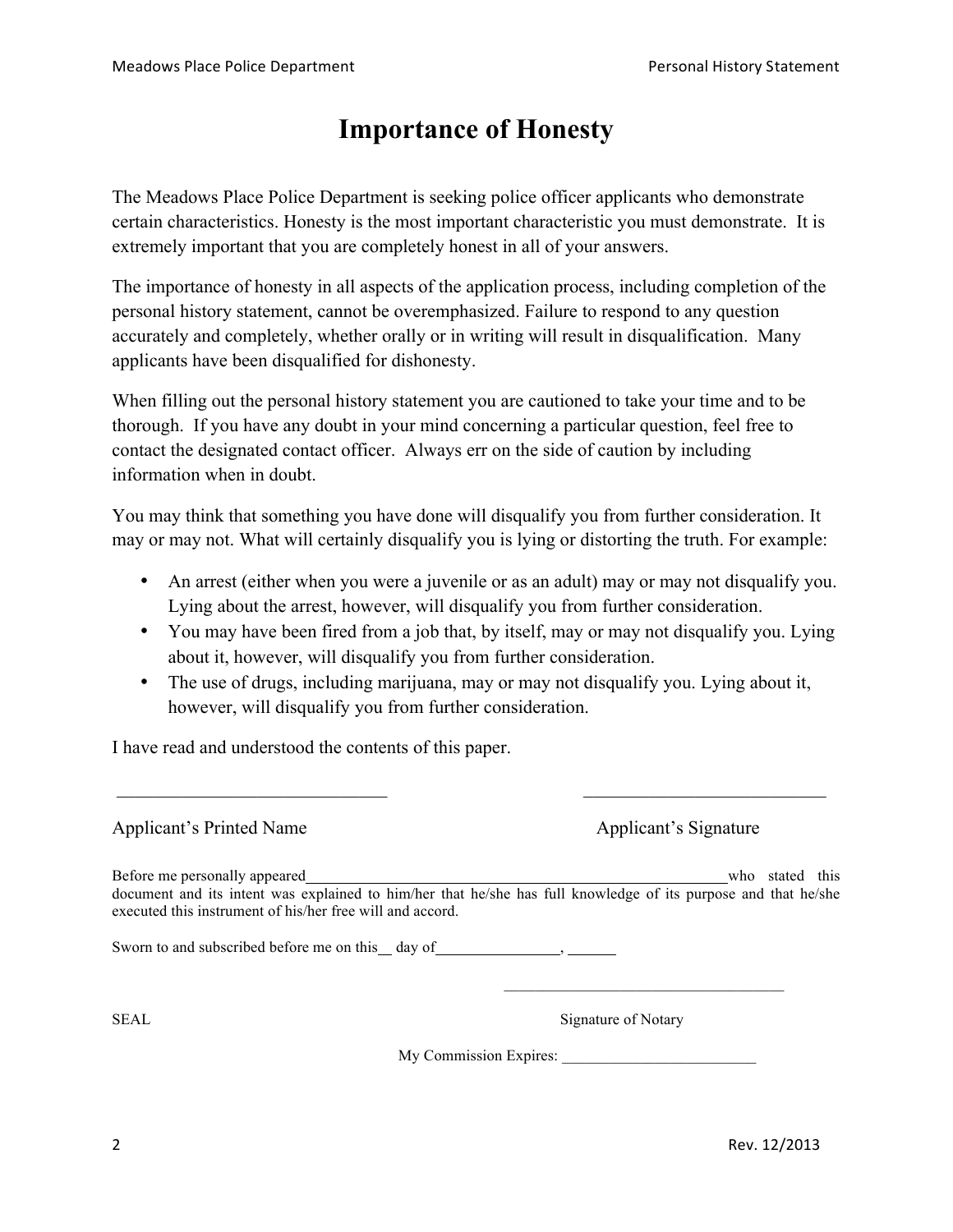#### **Personal History Statement Instructions**

Employees are exposed to confidential and law enforcement sensitive information. A thorough background investigation is required to properly evaluate the suitability of applicants for employment with the agency. Although it is an achievement to reach the background phase of the hiring process, this is still a competitive process and does not, in any way, guarantee selection.

These instructions are provided as a guide to assist you in properly completing your Personal History Statement. **It is essential that the information is accurate in all respects so please read all instructions carefully before proceeding**. The Personal History Statement will be used as a basis for a background investigation that will determine your eligibility for becoming an employee.

- 1. Your application must be printed legibly in **BLACK INK** by the applicant or typed. Answer all questions truthfully and accurately. This document will require several notarizations. This must be completed prior to submission of the application. (If you need assistance in contacting a Notary Public please contact the Meadows Place Police Department background investigators.)
- 2. If a question is not applicable to you, enter **N/A** in the space provided.
- 3. Avoid errors by reading the directions carefully before making any entries on the form. Be sure your information is accurate and in proper sequence before you begin.
- 4. You are responsible for obtaining correct and full addresses. If you are not sure of an address, personally verify before making that entry on this history statement. Errors will not be viewed favorably. **ALL ADDRESSES MUST BE COMPLETE WITH ZIP CODES.**
- 5. If you need additional space for your answers, attach an additional sheet or sheets as needed. Be sure to indicate what question number and page this refers to.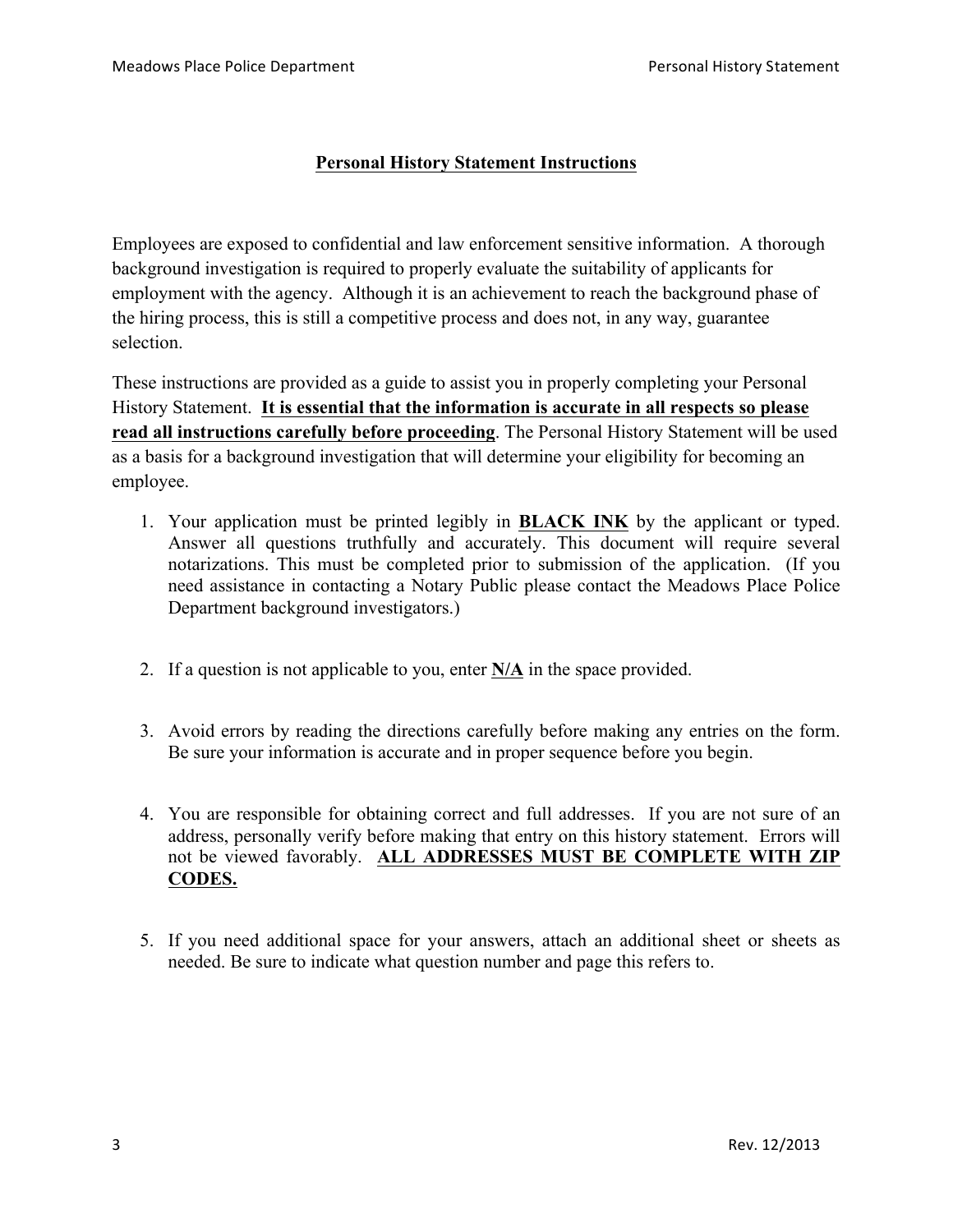- 6. An accurate and complete form will help expedite your investigation. **Omissions or falsifications** will result in **disqualification.**
- 7. You are responsible for furnishing any changes and/or updating your application as needed, such as address changes or telephone changes in writing.
- 8. Any candidate submitting an incomplete application **WILL NOT BE CONSIDERED FOR EMPLOYMENT**. Your application **will be evaluated on completeness and neatness.**
- 9. All documents requested must be submitted with the application (photocopies are acceptable in most cases).
	- Copy of your Social Security card.
	- Original certified copy of your birth certificate. (No photo copy)
	- Copy of your valid Texas driver license or a copy of another State's driver license. Applicant must possess a valid Texas driver license prior to being offered employment.
	- Copy of your High School diploma or GED certificate.
	- Sealed original certified copy of your high school and college transcript. (No photo copy)
	- Photocopy of your college diploma.
	- Copy of your Peace Officer Certificate from your police academy. (Peace Officer Applicants Only)
	- Copy of your Texas peace officer license and all training certificates awarded to you. (Peace Officer Applicants Only)
	- Copy of your DD-214 if applicable. Must possess an honorable discharge.
	- Original certified copy of your Naturalization papers, if applicable. (No photo copy)
	- Copy of current proof of automobile liability insurance.
	- Copy of all Marriage Certificates.
	- Copies of all Divorce petitions and decrees.
	- A current credit report from a credible credit reporting agency. (Credit report must be obtained within ten days of submitting this personal history statement.)
	- Copy of Final Disposition of all arrest.
	- Cop of Final Disposition of all citations.
	- Copy of your most recent firearms qualification or Report of Firearms Proficiency from Academy.
	- If you have more than a 180 day break in service, provide copies of TCOLE L2 (Drug and Physical) and L3 (Psychological) from previous agency.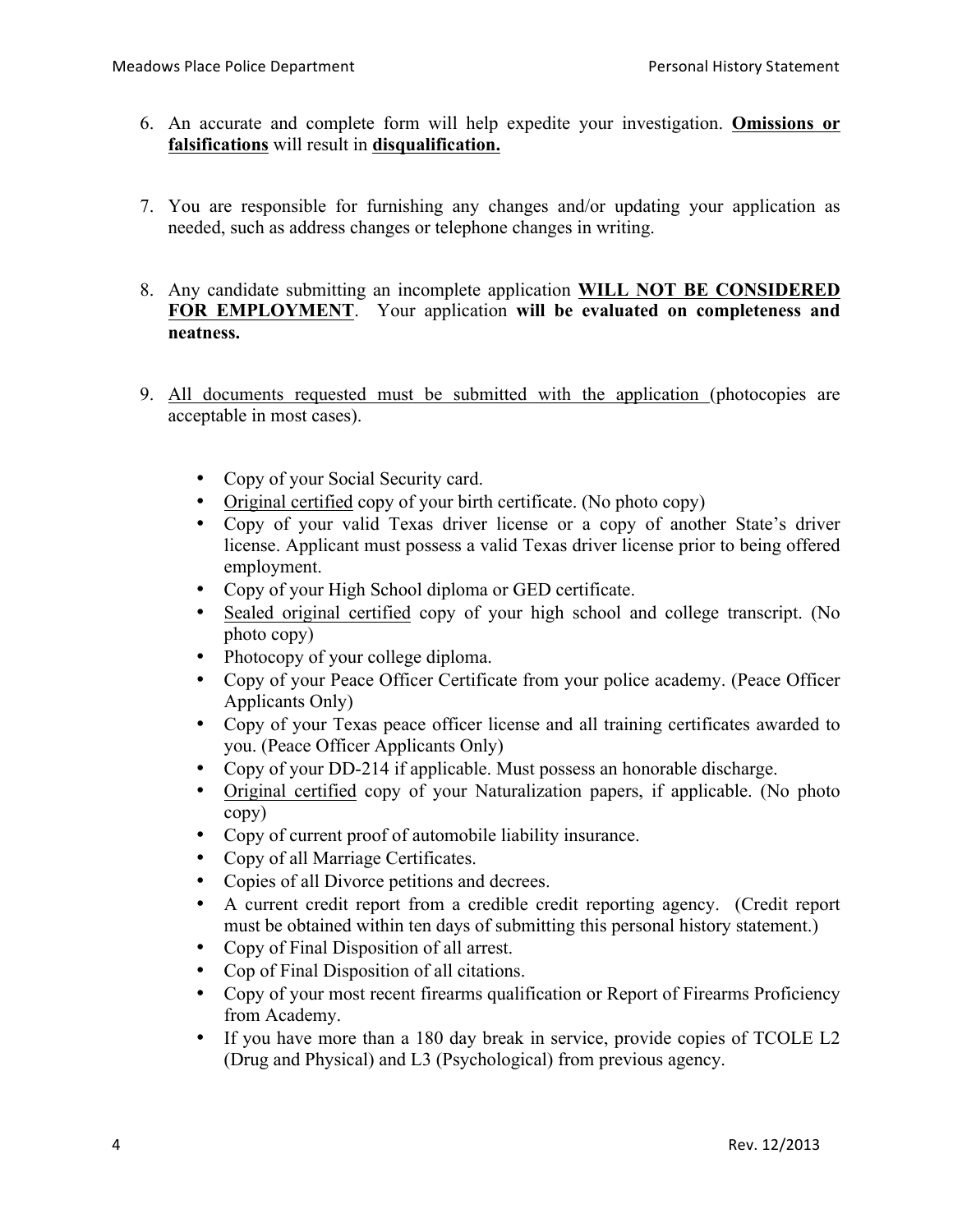- 10. If you have any questions, please contact the Meadows Place Police Department Background Investigation Office.
- 11. When submitting the completed documents, please return them in a sealed 11.5 x 14.5 envelope marked Personal and Confidential to the Meadows Place Police Department.

#### **Applicant Qualification Section**

Before you begin to fill out this personal history statement, please ensure that you meet the following requirements. You must meet all five of these requirements to qualify for licensure as a peace officer or jailer in Texas.

Initial: I am a citizen of the United States of America.

I have earned a high school diploma or a GED.

I have never been convicted, plead guilty (nolo contendere), nor have I been on court-ordered community service/probation or deferred adjudication for a Class A misdemeanor or a felony.

During the last ten (10) years, I have not been convicted, plead guilty (nolo contendere), been on community service/probation or deferred adjudication for a Class B misdemeanor in this state, other state, or while serving in the military.

I have never had a military court martial that resulted in a dishonorable or bad conduct discharge.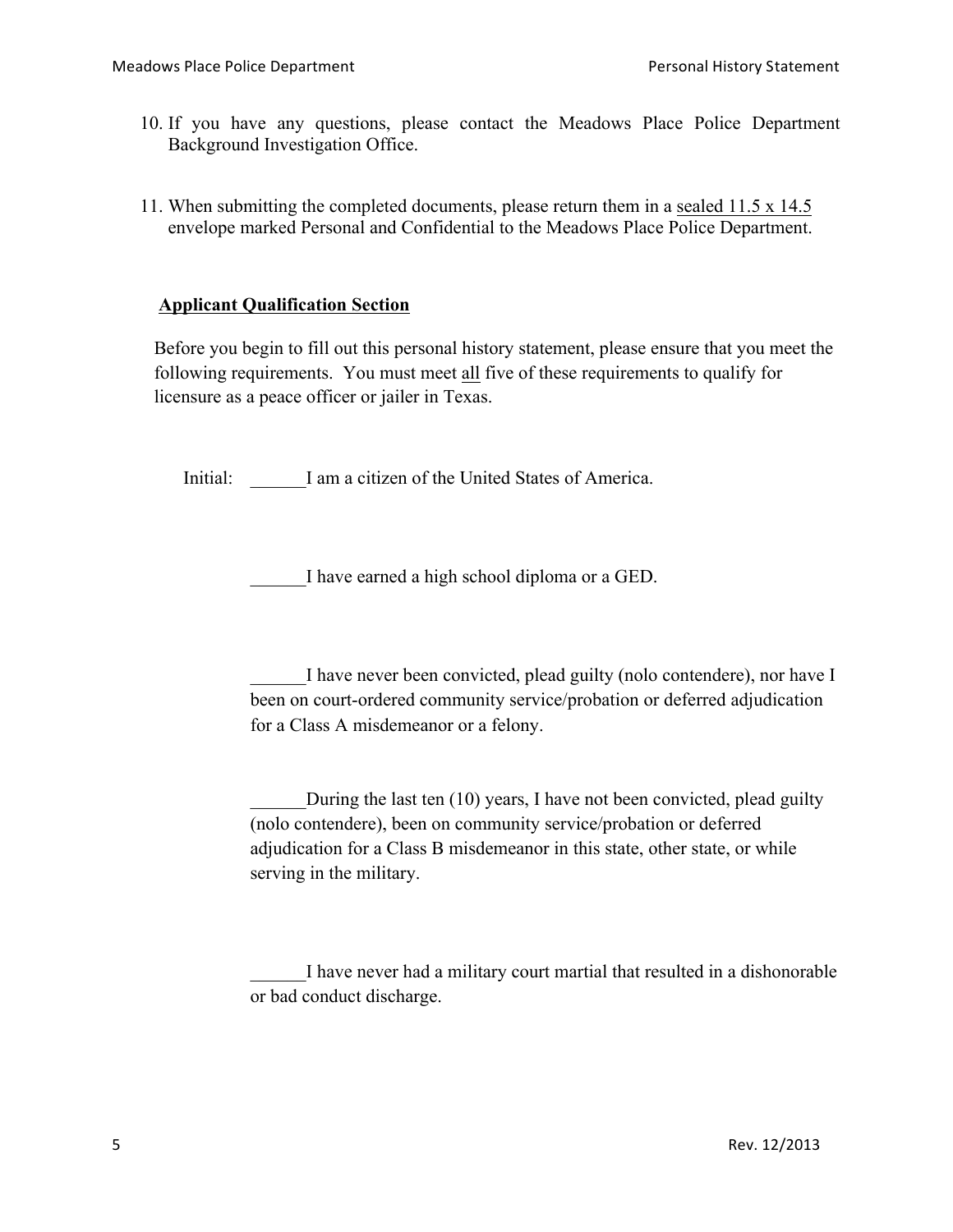#### **Disqualification**

There are very few automatic basis for rejection. Even issues of prior misconduct, employee terminations, and arrest are usually not, in and of themselves, automatically disqualifying. However, deliberate misstatements or omissions can and often will result in your application being rejected, regardless of the nature or reason for the misstatements/omissions. In fact, the number one reason individuals "fail" background investigations is because they deliberately withhold or misrepresent job-relevant information from their prospective employer.

This personal history statement is a governmental document. Be truthful, as there are criminal consequences for lying on a governmental document.

#### **APPLICANT IDENTIFICATION**

INFORMATION PROVIDED IN THIS SECTION IS USED FOR IDENTIFICATION PURPOSES ONLY.

| Last Name                                     | First               | Middle                      | Maiden |
|-----------------------------------------------|---------------------|-----------------------------|--------|
| <b>Street Address</b>                         |                     | Apt. No.                    |        |
| City                                          |                     | State & Zip Code            |        |
| Mailing Address (if different from residence) |                     | State & Zip Code            |        |
| Home Telephone No.                            | Work Telephone No.  | Cellular No.                |        |
| Date of Birth                                 | Social Security No. | Drivers License No. & State |        |

Have you ever been known or gone by any other name (excluding nick-names)? If yes, give details.

Place of Birth (City, County, State, Country)\_\_\_\_\_\_\_\_\_\_\_\_\_\_\_\_\_\_\_\_\_\_\_\_\_\_\_\_\_\_\_\_\_\_\_\_\_\_\_\_\_\_\_\_\_\_\_\_\_\_

Are you a U.S. Citizen by Birth? Are you a Naturalized Citizen?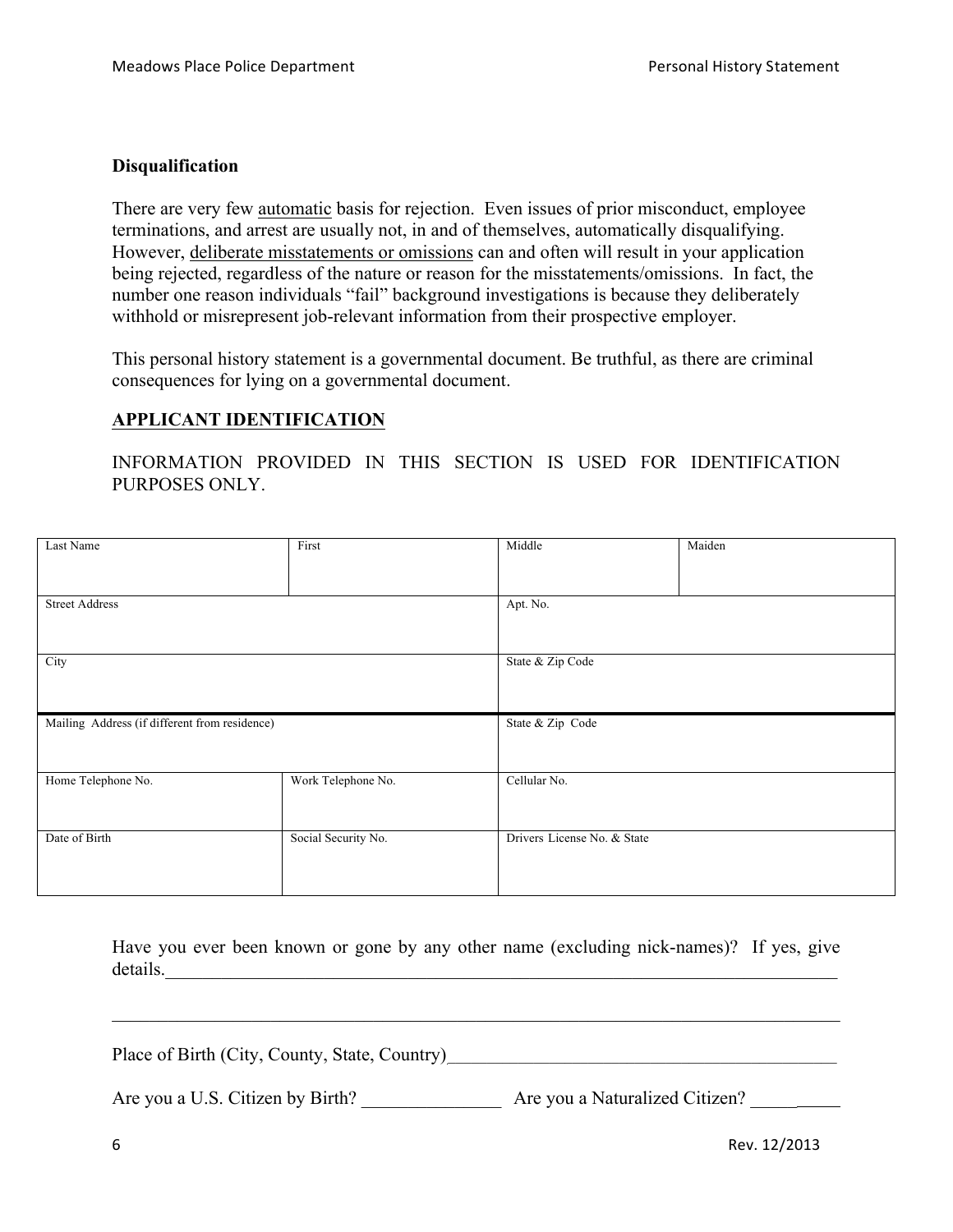|                                     |                        | Height ______ Weight ______ Eye Color ____________ Hair Color __________________                                                                                                                                                                                                                                    |
|-------------------------------------|------------------------|---------------------------------------------------------------------------------------------------------------------------------------------------------------------------------------------------------------------------------------------------------------------------------------------------------------------|
|                                     |                        | Scars, Tattoos (description and location) or other distinguishing marks                                                                                                                                                                                                                                             |
|                                     |                        | Do you have a social networking, instant messaging, or other internet-based profile(s)? If yes,<br>provide screen name(s), service provider(s).                                                                                                                                                                     |
|                                     |                        | ,我们也不能在这里的人,我们也不能在这里的人,我们也不能在这里的人,我们也不能在这里的人,我们也不能在这里的人,我们也不能在这里的人,我们也不能在这里的人,我们也<br>List All Email Addresses and the contract of the contract of the contract of the contract of the contract of the contract of the contract of the contract of the contract of the contract of the contract of the contract of t |
| <b>MARITAL &amp; FAMILY HISTORY</b> |                        |                                                                                                                                                                                                                                                                                                                     |
|                                     |                        | Single _________ Married ________ Engaged _________ Co-habiting _______                                                                                                                                                                                                                                             |
|                                     |                        | Spouse's/Co-habitant's name (include maiden name) _______________________________                                                                                                                                                                                                                                   |
|                                     |                        |                                                                                                                                                                                                                                                                                                                     |
|                                     |                        |                                                                                                                                                                                                                                                                                                                     |
|                                     |                        | Employer(s) example and the state of the state of the state of the state of the state of the state of the state of the state of the state of the state of the state of the state of the state of the state of the state of the                                                                                      |
|                                     |                        |                                                                                                                                                                                                                                                                                                                     |
|                                     |                        |                                                                                                                                                                                                                                                                                                                     |
|                                     |                        | Home Telephone No. No. No. 2008 Work Telephone No. 2008. 2009. 2010. 2010. 2011. 2012. 2013. 2014. 2015. 2016. 2017. 2018. 2019. 2017. 2018. 2019. 2017. 2018. 2019. 2019. 2019. 2019. 2019. 2019. 2019. 2019. 2019. 2019. 201                                                                                      |
|                                     |                        | Roommate(s) (do not include parents or cohabitants)                                                                                                                                                                                                                                                                 |
|                                     |                        | $Date(s)$ of birth $\qquad \qquad$                                                                                                                                                                                                                                                                                  |
|                                     |                        | If you have been separated, divorced, or widowed, provide details below:                                                                                                                                                                                                                                            |
|                                     |                        |                                                                                                                                                                                                                                                                                                                     |
|                                     |                        |                                                                                                                                                                                                                                                                                                                     |
|                                     | Date: $\qquad \qquad$  |                                                                                                                                                                                                                                                                                                                     |
| Divorced:                           |                        | Date: $\frac{1}{\sqrt{1-\frac{1}{2}} \cdot \frac{1}{2}}$                                                                                                                                                                                                                                                            |
|                                     |                        | Date: $\frac{1}{\sqrt{1-\frac{1}{2}} \cdot \frac{1}{2}}$<br>County: $\qquad \qquad$                                                                                                                                                                                                                                 |
|                                     | Court or State Issued: |                                                                                                                                                                                                                                                                                                                     |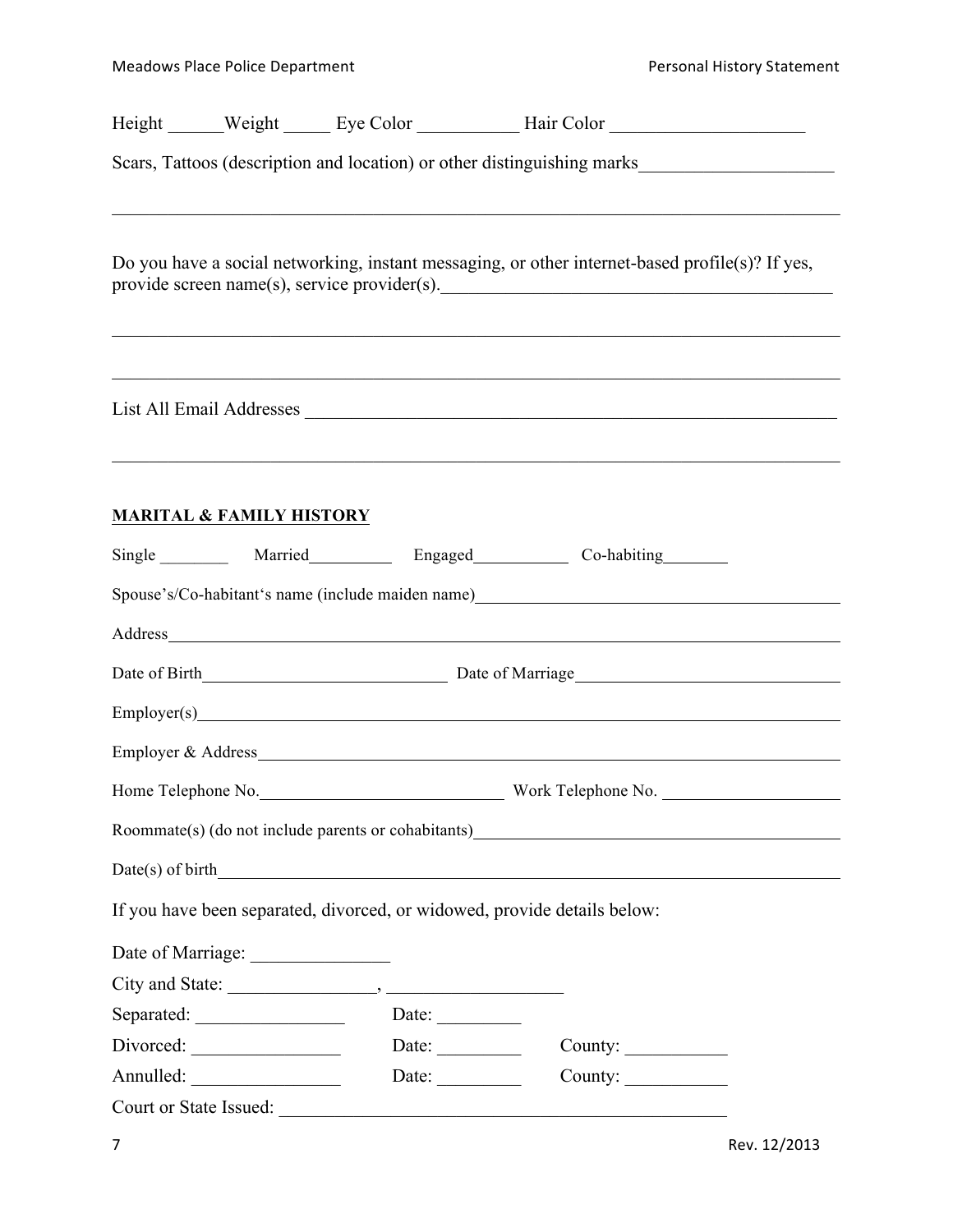| Telephone Number:                  |                       |                |
|------------------------------------|-----------------------|----------------|
|                                    |                       |                |
| Date of Marriage: ________________ |                       |                |
|                                    |                       |                |
| Separated:                         | Date: $\_\_$          |                |
|                                    | Date:                 | County: $\_\_$ |
|                                    | Date: $\qquad \qquad$ | County:        |
| Court or State Issued:             |                       |                |
|                                    |                       |                |
|                                    |                       |                |
| Telephone Number:                  |                       |                |

Identify children related to you or your spouse (Natural, Step-Children, Adopted, or Foster Children

| Relation | Name | Date of Birth | Address |
|----------|------|---------------|---------|
|          |      |               |         |
|          |      |               |         |
|          |      |               |         |
|          |      |               |         |
|          |      |               |         |
|          |      |               |         |
|          |      |               |         |
|          |      |               |         |
|          |      |               |         |
|          |      |               |         |
|          |      |               |         |
|          |      |               |         |
|          |      |               |         |
|          |      |               |         |
|          |      |               |         |

Identify relatives in the following order: Father, Mother (include maiden name), step-parents (if any), brothers and sisters.

| Relationship | Name | Complete Address | Phone Number | <b>DOB</b> |
|--------------|------|------------------|--------------|------------|
|              |      |                  |              |            |
|              |      |                  |              |            |
|              |      |                  |              |            |
|              |      |                  |              |            |
|              |      |                  |              |            |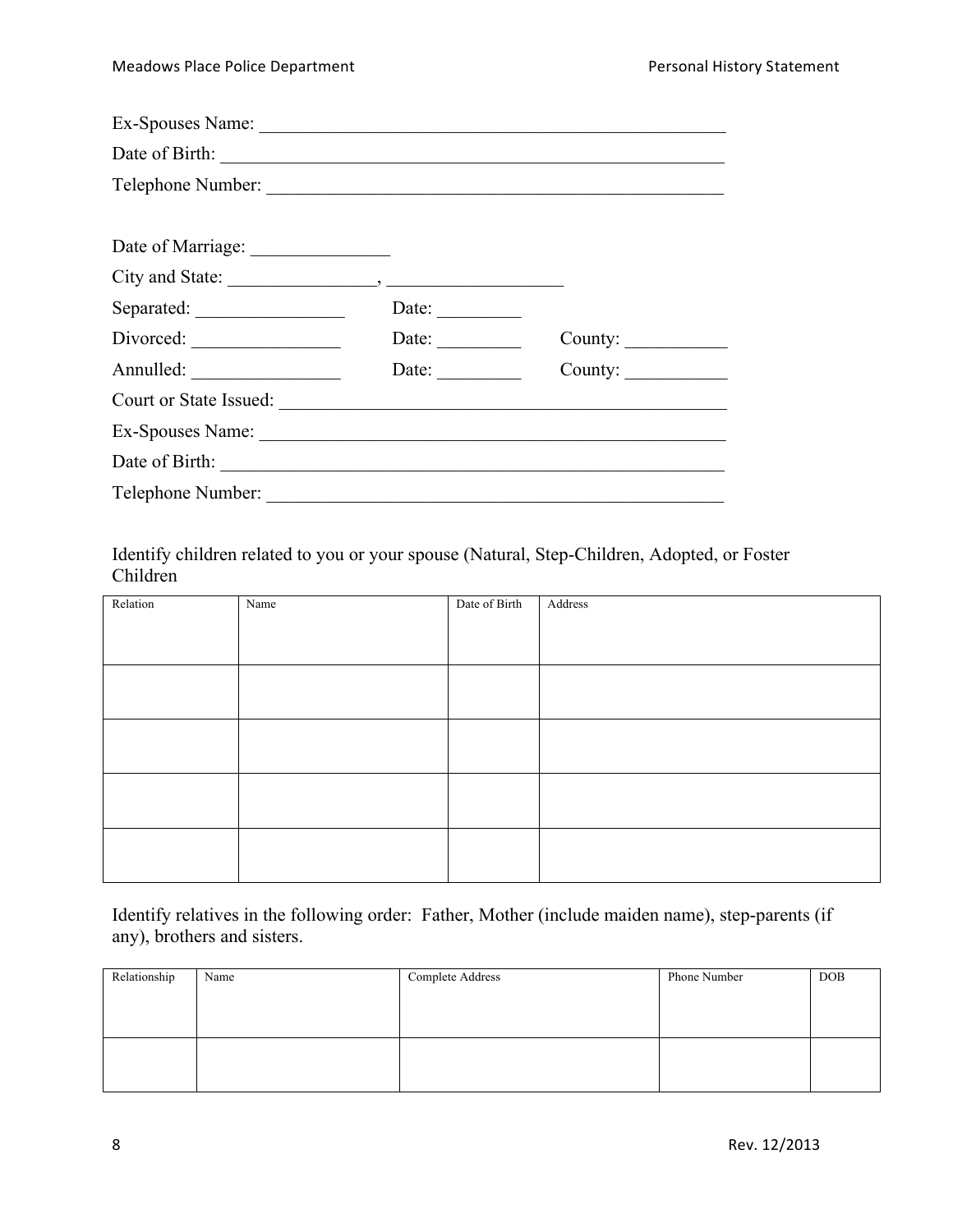#### **RESIDENCES**

Identify all residences where you have lived in the last 10 years, **beginning with the most recent, including your present address.** List date by month/year. **Include military assignments. (No TDY's)** (Include extra sheet if necessary)

| From | To | Address | City | State & Zip code |
|------|----|---------|------|------------------|
|      |    |         |      |                  |
|      |    |         |      |                  |
|      |    |         |      |                  |
|      |    |         |      |                  |
|      |    |         |      |                  |
|      |    |         |      |                  |
|      |    |         |      |                  |
|      |    |         |      |                  |
|      |    |         |      |                  |
|      |    |         |      |                  |
|      |    |         |      |                  |
|      |    |         |      |                  |
|      |    |         |      |                  |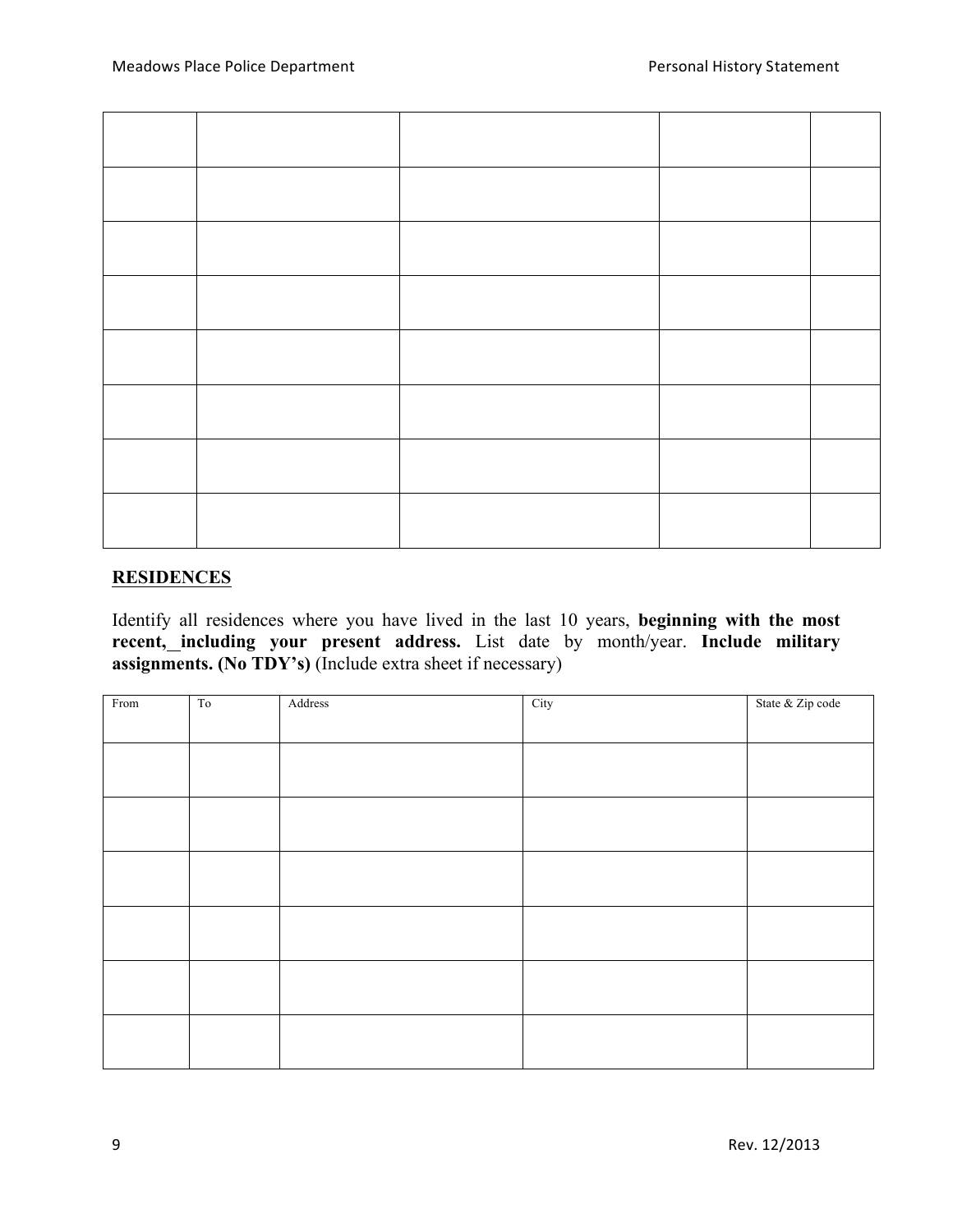#### **PERSONAL REFERENCES**

List five (5) persons who know you well enough to provide current information about you. Do not list relatives, former or present employers, or supervisors.

|                | Name: Vears Known:                                      |
|----------------|---------------------------------------------------------|
|                |                                                         |
|                | Home Telephone: Business Phone: Cell Phone: Cell Phone: |
| Email Address: |                                                         |
|                |                                                         |
|                | Name: Vears Known:                                      |
|                |                                                         |
|                | Home Telephone: Business Phone: Cell Phone:             |
|                |                                                         |
|                |                                                         |
|                | Name: Years Known:                                      |
|                |                                                         |
|                | Home Telephone: Business Phone: Cell Phone: Cell Phone: |
|                |                                                         |
|                |                                                         |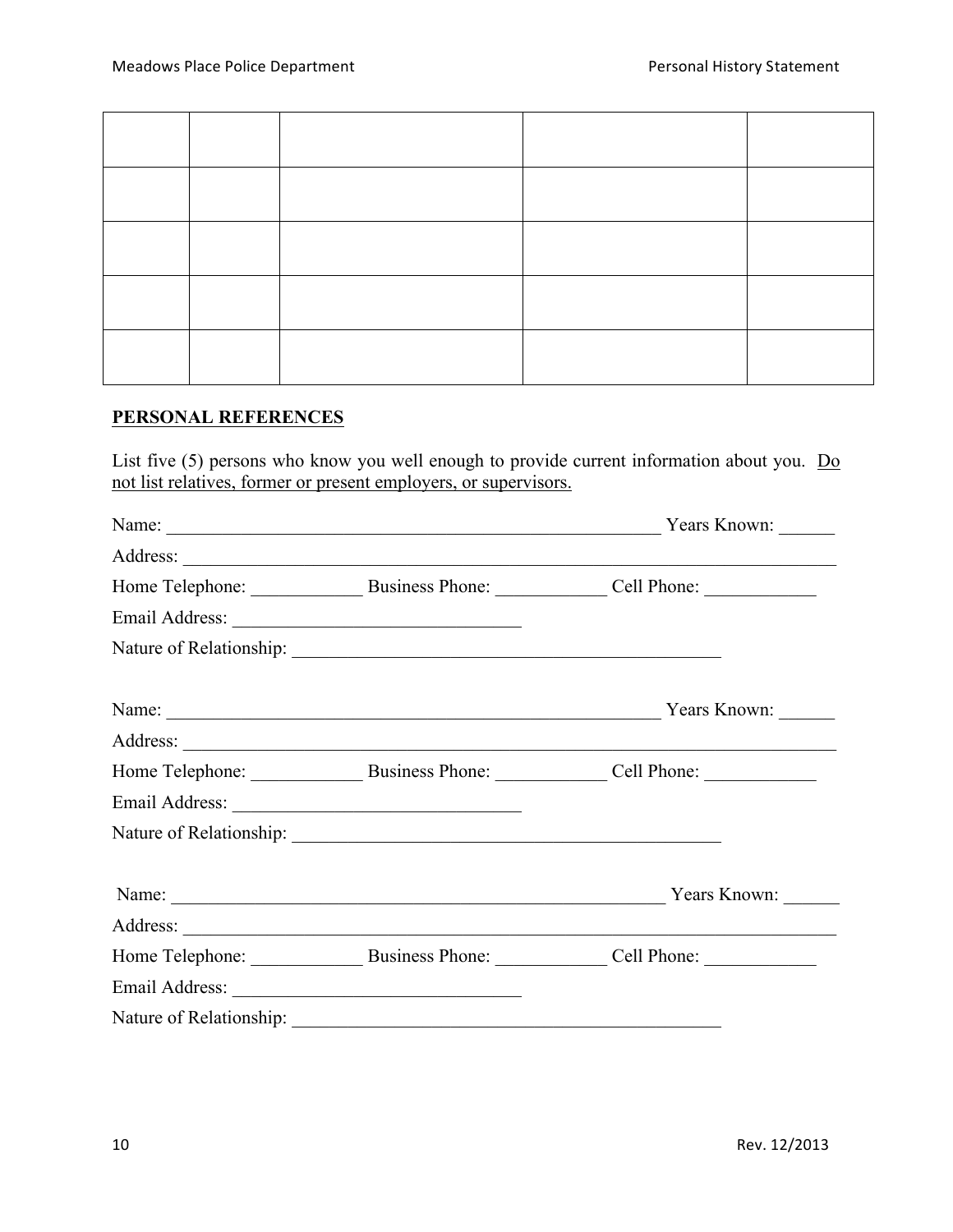|  | Name: Vears Known:                                                                                 |
|--|----------------------------------------------------------------------------------------------------|
|  |                                                                                                    |
|  | Home Telephone: Business Phone: Cell Phone: Cell Phone:                                            |
|  |                                                                                                    |
|  |                                                                                                    |
|  | Name: Vears Known:                                                                                 |
|  |                                                                                                    |
|  | Home Telephone: Business Phone: Cell Phone:                                                        |
|  |                                                                                                    |
|  |                                                                                                    |
|  | Identify below any employees of the City of Meadows Place and Meadows Place Police Department with |

whom you are acquainted or a relative:

 $\mathcal{L}_\text{max}$  , and the contribution of the contribution of the contribution of the contribution of the contribution of the contribution of the contribution of the contribution of the contribution of the contribution of t

 $\mathcal{L}_\mathcal{L} = \{ \mathcal{L}_\mathcal{L} = \{ \mathcal{L}_\mathcal{L} = \{ \mathcal{L}_\mathcal{L} = \{ \mathcal{L}_\mathcal{L} = \{ \mathcal{L}_\mathcal{L} = \{ \mathcal{L}_\mathcal{L} = \{ \mathcal{L}_\mathcal{L} = \{ \mathcal{L}_\mathcal{L} = \{ \mathcal{L}_\mathcal{L} = \{ \mathcal{L}_\mathcal{L} = \{ \mathcal{L}_\mathcal{L} = \{ \mathcal{L}_\mathcal{L} = \{ \mathcal{L}_\mathcal{L} = \{ \mathcal{L}_\mathcal{$ 

 $\mathcal{L}_\mathcal{L} = \{ \mathcal{L}_\mathcal{L} = \{ \mathcal{L}_\mathcal{L} = \{ \mathcal{L}_\mathcal{L} = \{ \mathcal{L}_\mathcal{L} = \{ \mathcal{L}_\mathcal{L} = \{ \mathcal{L}_\mathcal{L} = \{ \mathcal{L}_\mathcal{L} = \{ \mathcal{L}_\mathcal{L} = \{ \mathcal{L}_\mathcal{L} = \{ \mathcal{L}_\mathcal{L} = \{ \mathcal{L}_\mathcal{L} = \{ \mathcal{L}_\mathcal{L} = \{ \mathcal{L}_\mathcal{L} = \{ \mathcal{L}_\mathcal{$ 

#### **TRAFFIC RECORD**

Identify all vehicles that you currently own or operate:

| Year | Make | Model | Color | License Plate No. | Owner |
|------|------|-------|-------|-------------------|-------|
|      |      |       |       |                   |       |
|      |      |       |       |                   |       |
|      |      |       |       |                   |       |
|      |      |       |       |                   |       |
|      |      |       |       |                   |       |
|      |      |       |       |                   |       |
|      |      |       |       |                   |       |
|      |      |       |       |                   |       |

Please list your current automobile insurance carrier: \_\_\_\_\_\_\_\_\_\_\_\_\_\_\_\_\_\_\_\_\_\_\_\_\_

Expiration Date: \_\_\_\_\_\_\_\_\_\_\_\_\_\_\_\_\_\_\_\_\_\_\_\_\_\_\_\_\_\_\_\_\_\_

Have you ever possessed a driver's license issued by any state other than Texas?

Yes No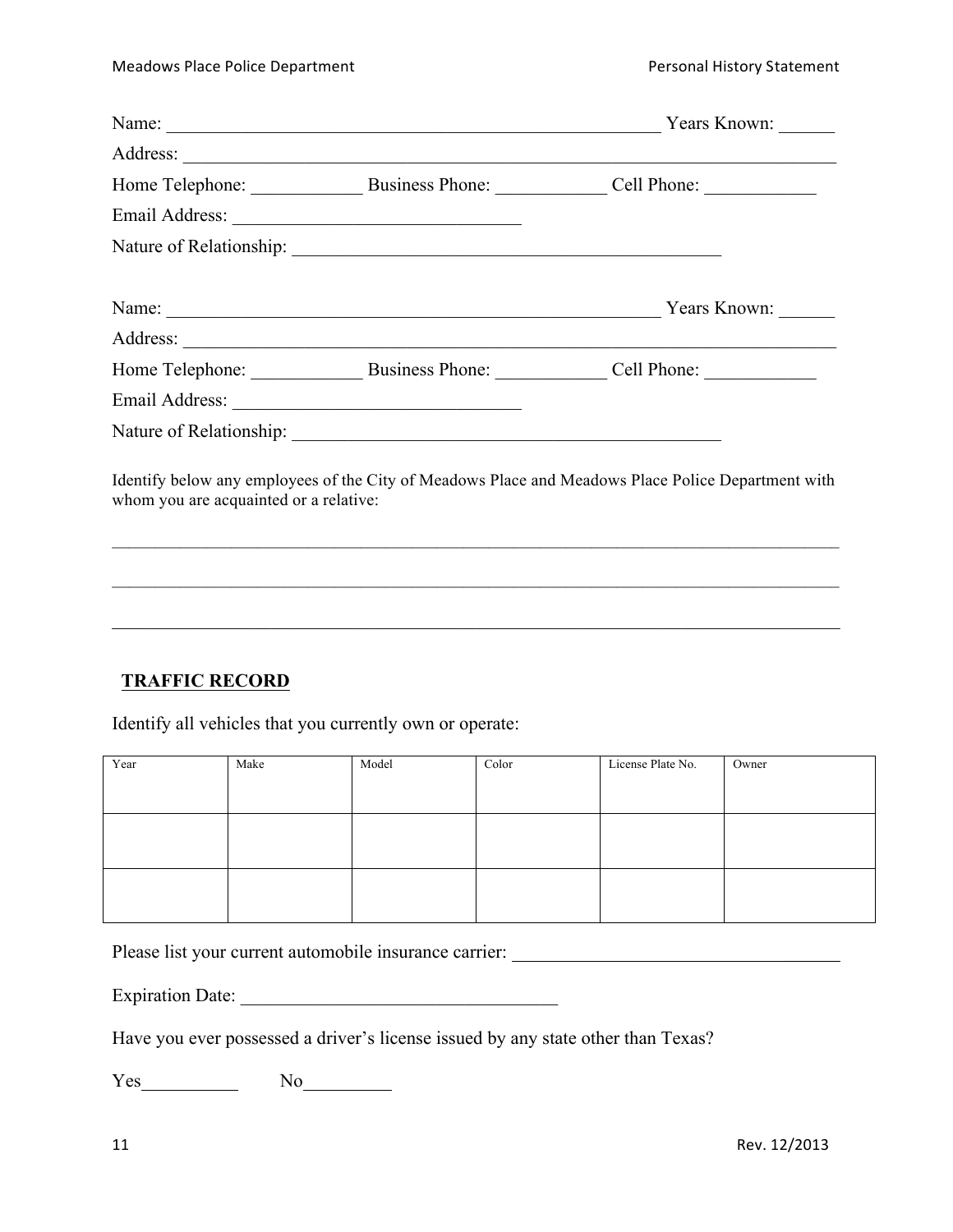If yes, give details below:

| Have you ever had your driver's license suspended or revoked? Yes ______ No____ |  |
|---------------------------------------------------------------------------------|--|

| Date                                                             | Location | Police Report: Yes/No  |
|------------------------------------------------------------------|----------|------------------------|
|                                                                  |          |                        |
|                                                                  |          |                        |
|                                                                  |          |                        |
| Cause of Accident (e.g., ran red light, failed to control speed) |          |                        |
|                                                                  |          |                        |
|                                                                  |          |                        |
|                                                                  |          |                        |
| Date                                                             | Location | Police Report: Yes /No |
|                                                                  |          |                        |
|                                                                  |          |                        |
|                                                                  |          |                        |
| Cause of Accident (e.g., ran red light, failed to control speed) |          |                        |
|                                                                  |          |                        |
|                                                                  |          |                        |
|                                                                  |          |                        |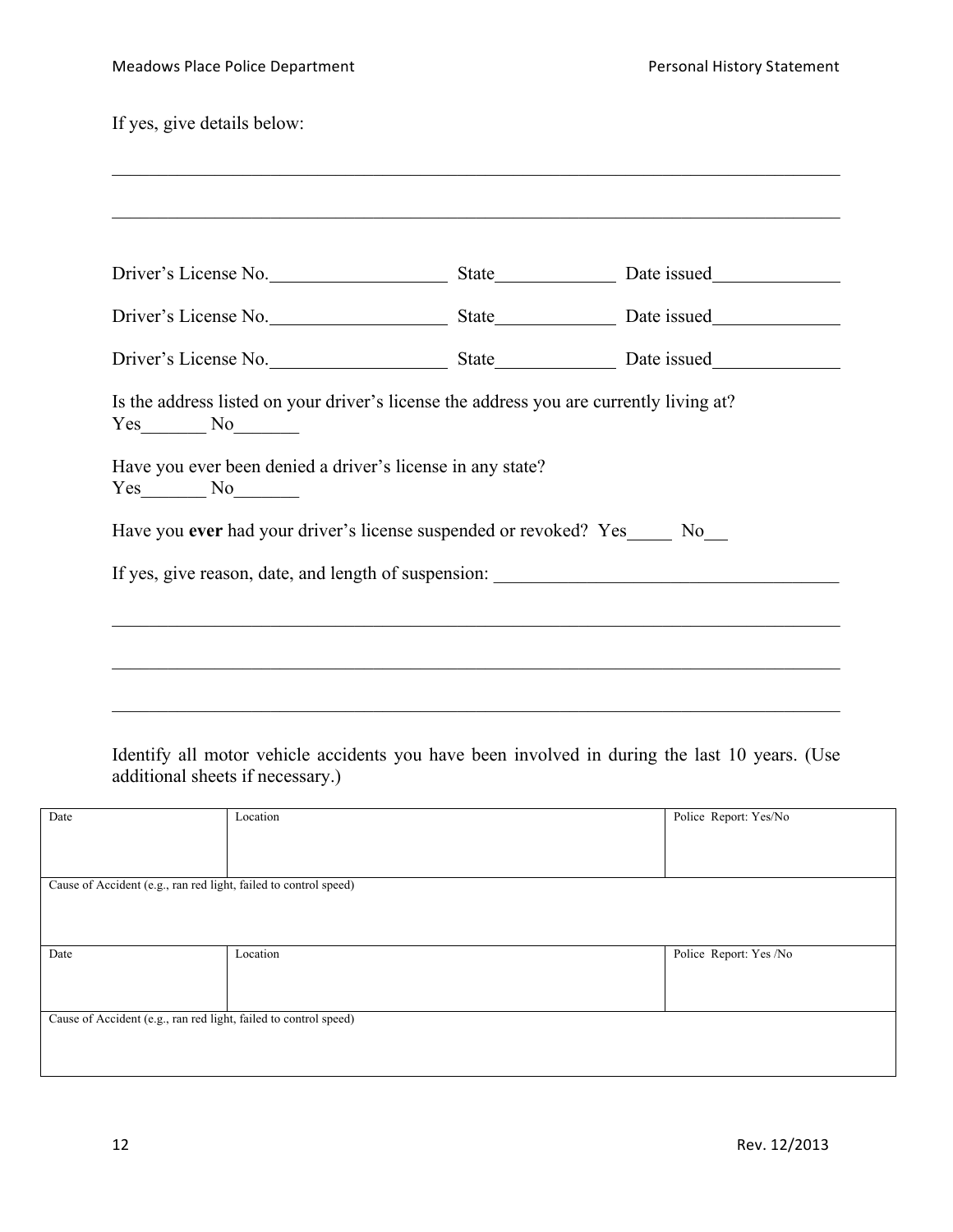| Date                                                             | Location | Police Report: Yes/No  |
|------------------------------------------------------------------|----------|------------------------|
|                                                                  |          |                        |
|                                                                  |          |                        |
|                                                                  |          |                        |
| Cause of Accident (e.g., ran red light, failed to control speed) |          |                        |
|                                                                  |          |                        |
|                                                                  |          |                        |
|                                                                  |          |                        |
| Date                                                             | Location | Police Report: Yes /No |
|                                                                  |          |                        |
|                                                                  |          |                        |
|                                                                  |          |                        |
| Cause of Accident (e.g., ran red light, failed to control speed) |          |                        |
|                                                                  |          |                        |
|                                                                  |          |                        |
|                                                                  |          |                        |

#### Identify all traffic citations you have received within the last 10 years, excluding parking tickets:

| Month/Year | Violation | City & State | Disposition (e.g., defensive driving, dismissed) |
|------------|-----------|--------------|--------------------------------------------------|
|            |           |              |                                                  |
|            |           |              |                                                  |
|            |           |              |                                                  |
|            |           |              |                                                  |
|            |           |              |                                                  |
|            |           |              |                                                  |
|            |           |              |                                                  |
|            |           |              |                                                  |
|            |           |              |                                                  |
|            |           |              |                                                  |
|            |           |              |                                                  |
|            |           |              |                                                  |

 $\mathcal{L}_\mathcal{L} = \{ \mathcal{L}_\mathcal{L} = \{ \mathcal{L}_\mathcal{L} = \{ \mathcal{L}_\mathcal{L} = \{ \mathcal{L}_\mathcal{L} = \{ \mathcal{L}_\mathcal{L} = \{ \mathcal{L}_\mathcal{L} = \{ \mathcal{L}_\mathcal{L} = \{ \mathcal{L}_\mathcal{L} = \{ \mathcal{L}_\mathcal{L} = \{ \mathcal{L}_\mathcal{L} = \{ \mathcal{L}_\mathcal{L} = \{ \mathcal{L}_\mathcal{L} = \{ \mathcal{L}_\mathcal{L} = \{ \mathcal{L}_\mathcal{$ \_\_\_\_\_\_\_\_\_\_\_\_\_\_\_\_\_\_\_\_\_\_\_\_\_\_\_\_\_\_\_\_\_\_\_\_\_\_\_\_\_\_\_\_\_\_\_\_\_\_\_\_\_\_\_\_\_\_\_\_\_\_\_\_\_\_\_\_\_\_\_\_\_\_\_\_\_\_  $\mathcal{L}_\mathcal{L} = \{ \mathcal{L}_\mathcal{L} = \{ \mathcal{L}_\mathcal{L} = \{ \mathcal{L}_\mathcal{L} = \{ \mathcal{L}_\mathcal{L} = \{ \mathcal{L}_\mathcal{L} = \{ \mathcal{L}_\mathcal{L} = \{ \mathcal{L}_\mathcal{L} = \{ \mathcal{L}_\mathcal{L} = \{ \mathcal{L}_\mathcal{L} = \{ \mathcal{L}_\mathcal{L} = \{ \mathcal{L}_\mathcal{L} = \{ \mathcal{L}_\mathcal{L} = \{ \mathcal{L}_\mathcal{L} = \{ \mathcal{L}_\mathcal{$  $\mathcal{L}_\mathcal{L} = \{ \mathcal{L}_\mathcal{L} = \{ \mathcal{L}_\mathcal{L} = \{ \mathcal{L}_\mathcal{L} = \{ \mathcal{L}_\mathcal{L} = \{ \mathcal{L}_\mathcal{L} = \{ \mathcal{L}_\mathcal{L} = \{ \mathcal{L}_\mathcal{L} = \{ \mathcal{L}_\mathcal{L} = \{ \mathcal{L}_\mathcal{L} = \{ \mathcal{L}_\mathcal{L} = \{ \mathcal{L}_\mathcal{L} = \{ \mathcal{L}_\mathcal{L} = \{ \mathcal{L}_\mathcal{L} = \{ \mathcal{L}_\mathcal{$ 

 $\mathcal{L}_\mathcal{L} = \{ \mathcal{L}_\mathcal{L} = \{ \mathcal{L}_\mathcal{L} = \{ \mathcal{L}_\mathcal{L} = \{ \mathcal{L}_\mathcal{L} = \{ \mathcal{L}_\mathcal{L} = \{ \mathcal{L}_\mathcal{L} = \{ \mathcal{L}_\mathcal{L} = \{ \mathcal{L}_\mathcal{L} = \{ \mathcal{L}_\mathcal{L} = \{ \mathcal{L}_\mathcal{L} = \{ \mathcal{L}_\mathcal{L} = \{ \mathcal{L}_\mathcal{L} = \{ \mathcal{L}_\mathcal{L} = \{ \mathcal{L}_\mathcal{$ 

List all motor vehicles that you currently own or co-own? Year/Make/Model Color License Plate State

|                 | Have you ever driven a vehicle while you knew your driver's license was suspended? |
|-----------------|------------------------------------------------------------------------------------|
| Yes No          |                                                                                    |
| If yes explain. |                                                                                    |

#### **ARRESTS, DETENTIONS, AND LITIGATION**

Have you **ever** been arrested or detained by law enforcement?

Yes No No if yes, complete the following table: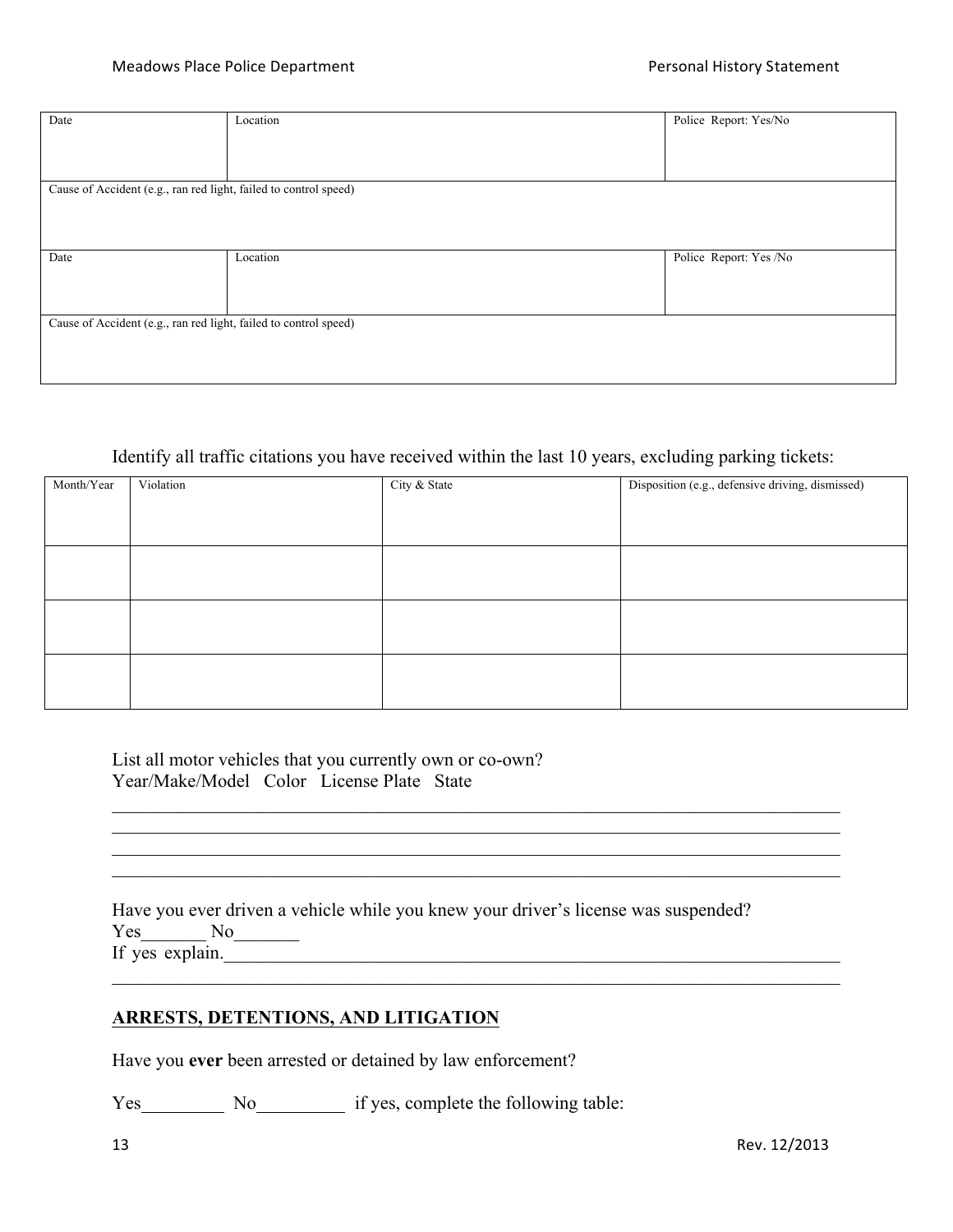| Agency | Offense | Date | Location | Disposition |
|--------|---------|------|----------|-------------|
|        |         |      |          |             |
|        |         |      |          |             |
|        |         |      |          |             |
|        |         |      |          |             |
|        |         |      |          |             |

Have you **ever** committed an act of family violence? ("Family violence" means an act by a member of a family or household against another member of the family or household that is intended to result in physical harm, bodily injury, assault, or sexual assault or that is a threat that reasonably places the member in fear of imminent physical harm, bodily injury, assault, or sexual assault, but does not include defensive measures to protect oneself.) (Texas Family Code Section 71.004) If yes, explain in detail. (Use additional sheets if necessary

 $\mathcal{L}_\mathcal{L} = \{ \mathcal{L}_\mathcal{L} = \{ \mathcal{L}_\mathcal{L} = \{ \mathcal{L}_\mathcal{L} = \{ \mathcal{L}_\mathcal{L} = \{ \mathcal{L}_\mathcal{L} = \{ \mathcal{L}_\mathcal{L} = \{ \mathcal{L}_\mathcal{L} = \{ \mathcal{L}_\mathcal{L} = \{ \mathcal{L}_\mathcal{L} = \{ \mathcal{L}_\mathcal{L} = \{ \mathcal{L}_\mathcal{L} = \{ \mathcal{L}_\mathcal{L} = \{ \mathcal{L}_\mathcal{L} = \{ \mathcal{L}_\mathcal{$ 

 $\mathcal{L}_\text{max}$  , and the contribution of the contribution of the contribution of the contribution of the contribution of the contribution of the contribution of the contribution of the contribution of the contribution of t

 $\mathcal{L}_\text{max}$  , and the contribution of the contribution of the contribution of the contribution of the contribution of the contribution of the contribution of the contribution of the contribution of the contribution of t

Have you **ever** assaulted another person since the age of seventeen (17)? ("Assault" means to cause bodily injury to another, threaten another with imminent bodily injury, or to cause physical contact with another when the person knows or should reasonably believe that the other will regard the contact as offensive or provocative.) (Texas Penal Code Section 22.01) If yes, explain in detail. (Use additional sheets if necessary)

 $\mathcal{L}_\mathcal{L} = \{ \mathcal{L}_\mathcal{L} = \{ \mathcal{L}_\mathcal{L} = \{ \mathcal{L}_\mathcal{L} = \{ \mathcal{L}_\mathcal{L} = \{ \mathcal{L}_\mathcal{L} = \{ \mathcal{L}_\mathcal{L} = \{ \mathcal{L}_\mathcal{L} = \{ \mathcal{L}_\mathcal{L} = \{ \mathcal{L}_\mathcal{L} = \{ \mathcal{L}_\mathcal{L} = \{ \mathcal{L}_\mathcal{L} = \{ \mathcal{L}_\mathcal{L} = \{ \mathcal{L}_\mathcal{L} = \{ \mathcal{L}_\mathcal{$ 

 $\mathcal{L}_\mathcal{L} = \{ \mathcal{L}_\mathcal{L} = \{ \mathcal{L}_\mathcal{L} = \{ \mathcal{L}_\mathcal{L} = \{ \mathcal{L}_\mathcal{L} = \{ \mathcal{L}_\mathcal{L} = \{ \mathcal{L}_\mathcal{L} = \{ \mathcal{L}_\mathcal{L} = \{ \mathcal{L}_\mathcal{L} = \{ \mathcal{L}_\mathcal{L} = \{ \mathcal{L}_\mathcal{L} = \{ \mathcal{L}_\mathcal{L} = \{ \mathcal{L}_\mathcal{L} = \{ \mathcal{L}_\mathcal{L} = \{ \mathcal{L}_\mathcal{$ 

 $\mathcal{L}_\mathcal{L} = \{ \mathcal{L}_\mathcal{L} = \{ \mathcal{L}_\mathcal{L} = \{ \mathcal{L}_\mathcal{L} = \{ \mathcal{L}_\mathcal{L} = \{ \mathcal{L}_\mathcal{L} = \{ \mathcal{L}_\mathcal{L} = \{ \mathcal{L}_\mathcal{L} = \{ \mathcal{L}_\mathcal{L} = \{ \mathcal{L}_\mathcal{L} = \{ \mathcal{L}_\mathcal{L} = \{ \mathcal{L}_\mathcal{L} = \{ \mathcal{L}_\mathcal{L} = \{ \mathcal{L}_\mathcal{L} = \{ \mathcal{L}_\mathcal{$ 

 $\mathcal{L}_\mathcal{L} = \{ \mathcal{L}_\mathcal{L} = \{ \mathcal{L}_\mathcal{L} = \{ \mathcal{L}_\mathcal{L} = \{ \mathcal{L}_\mathcal{L} = \{ \mathcal{L}_\mathcal{L} = \{ \mathcal{L}_\mathcal{L} = \{ \mathcal{L}_\mathcal{L} = \{ \mathcal{L}_\mathcal{L} = \{ \mathcal{L}_\mathcal{L} = \{ \mathcal{L}_\mathcal{L} = \{ \mathcal{L}_\mathcal{L} = \{ \mathcal{L}_\mathcal{L} = \{ \mathcal{L}_\mathcal{L} = \{ \mathcal{L}_\mathcal{$ 

 $\mathcal{L}_\text{max}$  , and the contribution of the contribution of the contribution of the contribution of the contribution of the contribution of the contribution of the contribution of the contribution of the contribution of t

Have you **ever** been considered or named a suspect, detained or interrogated in a criminal investigation or criminal offense? If yes, explain: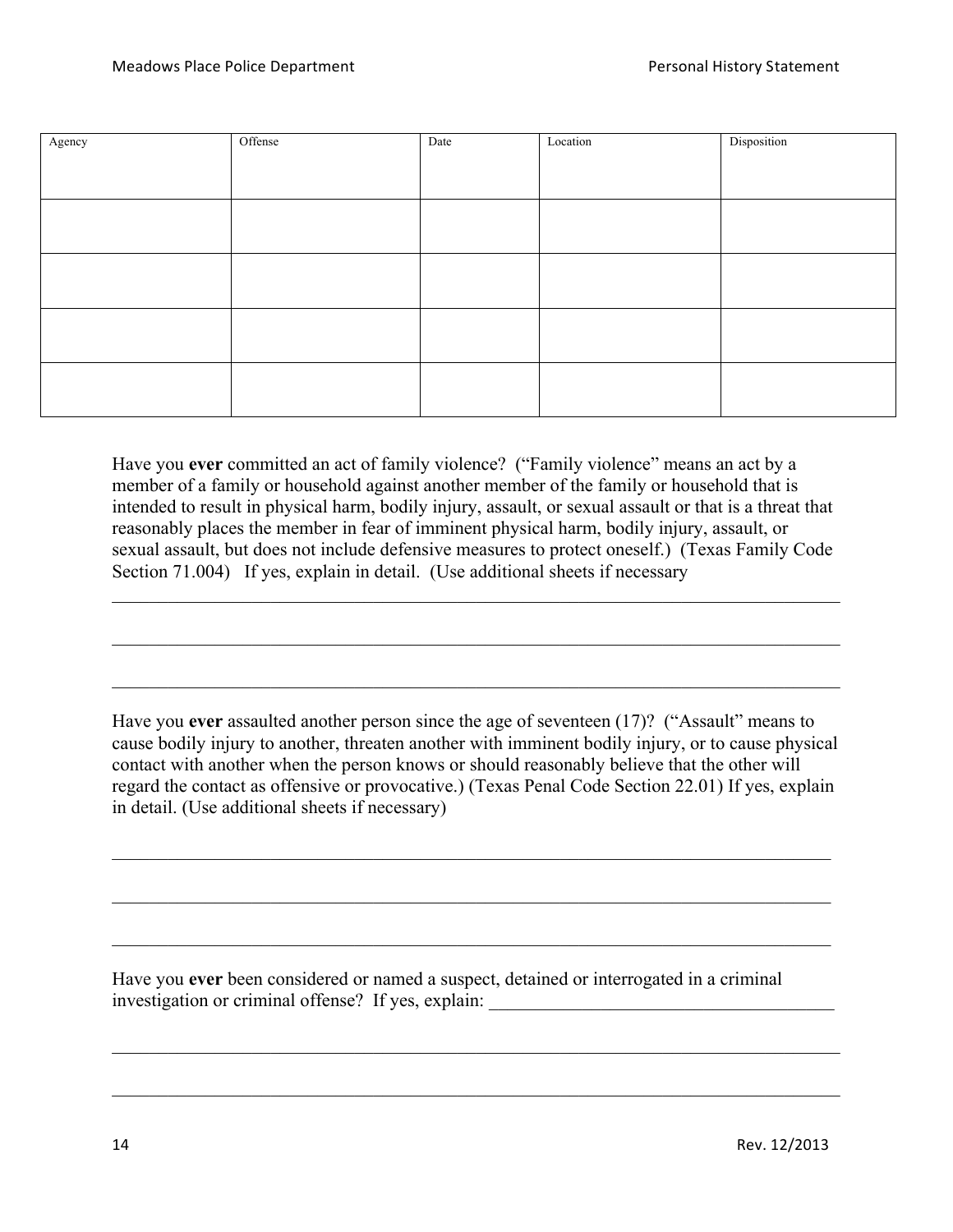$\mathcal{L}_\text{max}$  , where  $\mathcal{L}_\text{max}$  , we have the set of the set of the set of the set of the set of the set of the set of the set of the set of the set of the set of the set of the set of the set of the set of the set of

Have you **ever** been a party to a civil suit or action? If yes, explain: \_\_\_\_\_\_\_\_\_\_\_\_\_

|  |  |  |  |  | Have you ever been involved in any incident (do not include vehicular accidents) in which a |  |  |
|--|--|--|--|--|---------------------------------------------------------------------------------------------|--|--|
|  |  |  |  |  | police report was made or law enforcement was called? If yes, explain:                      |  |  |

 $\mathcal{L}_\text{max}$  , and the contribution of the contribution of the contribution of the contribution of the contribution of the contribution of the contribution of the contribution of the contribution of the contribution of t

 $\mathcal{L}_\mathcal{L} = \{ \mathcal{L}_\mathcal{L} = \{ \mathcal{L}_\mathcal{L} = \{ \mathcal{L}_\mathcal{L} = \{ \mathcal{L}_\mathcal{L} = \{ \mathcal{L}_\mathcal{L} = \{ \mathcal{L}_\mathcal{L} = \{ \mathcal{L}_\mathcal{L} = \{ \mathcal{L}_\mathcal{L} = \{ \mathcal{L}_\mathcal{L} = \{ \mathcal{L}_\mathcal{L} = \{ \mathcal{L}_\mathcal{L} = \{ \mathcal{L}_\mathcal{L} = \{ \mathcal{L}_\mathcal{L} = \{ \mathcal{L}_\mathcal{$ 

 $\mathcal{L}_\mathcal{L} = \{ \mathcal{L}_\mathcal{L} = \{ \mathcal{L}_\mathcal{L} = \{ \mathcal{L}_\mathcal{L} = \{ \mathcal{L}_\mathcal{L} = \{ \mathcal{L}_\mathcal{L} = \{ \mathcal{L}_\mathcal{L} = \{ \mathcal{L}_\mathcal{L} = \{ \mathcal{L}_\mathcal{L} = \{ \mathcal{L}_\mathcal{L} = \{ \mathcal{L}_\mathcal{L} = \{ \mathcal{L}_\mathcal{L} = \{ \mathcal{L}_\mathcal{L} = \{ \mathcal{L}_\mathcal{L} = \{ \mathcal{L}_\mathcal{$ 

Other than crimes that would have been sealed by juvenile records, have you ever committed – or assisted another person in the commission of a felony crime, serious misdemeanor, or a crime involving moral turpitude that went undetected or unreported to law enforcement? If yes, explain:

 $\mathcal{L}_\text{max}$  , and the contribution of the contribution of the contribution of the contribution of the contribution of the contribution of the contribution of the contribution of the contribution of the contribution of t

 $\mathcal{L}_\mathcal{L} = \{ \mathcal{L}_\mathcal{L} = \{ \mathcal{L}_\mathcal{L} = \{ \mathcal{L}_\mathcal{L} = \{ \mathcal{L}_\mathcal{L} = \{ \mathcal{L}_\mathcal{L} = \{ \mathcal{L}_\mathcal{L} = \{ \mathcal{L}_\mathcal{L} = \{ \mathcal{L}_\mathcal{L} = \{ \mathcal{L}_\mathcal{L} = \{ \mathcal{L}_\mathcal{L} = \{ \mathcal{L}_\mathcal{L} = \{ \mathcal{L}_\mathcal{L} = \{ \mathcal{L}_\mathcal{L} = \{ \mathcal{L}_\mathcal{$ 

|  |  |  | Do you anticipate being sued or named in any type of lawsuit or proceeding? Yes No |  |
|--|--|--|------------------------------------------------------------------------------------|--|
|  |  |  |                                                                                    |  |

#### **FAMILY AND RELATIVES' ARRESTS**

Have members of your immediate family or close relatives have ever been arrested?

Yes No If yes, complete the following table:

| Name/Relationship | Charge/Offense | Outcome | Year | Agency |
|-------------------|----------------|---------|------|--------|
|                   |                |         |      |        |
|                   |                |         |      |        |
|                   |                |         |      |        |
|                   |                |         |      |        |
|                   |                |         |      |        |
|                   |                |         |      |        |
|                   |                |         |      |        |
|                   |                |         |      |        |
|                   |                |         |      |        |
|                   |                |         |      |        |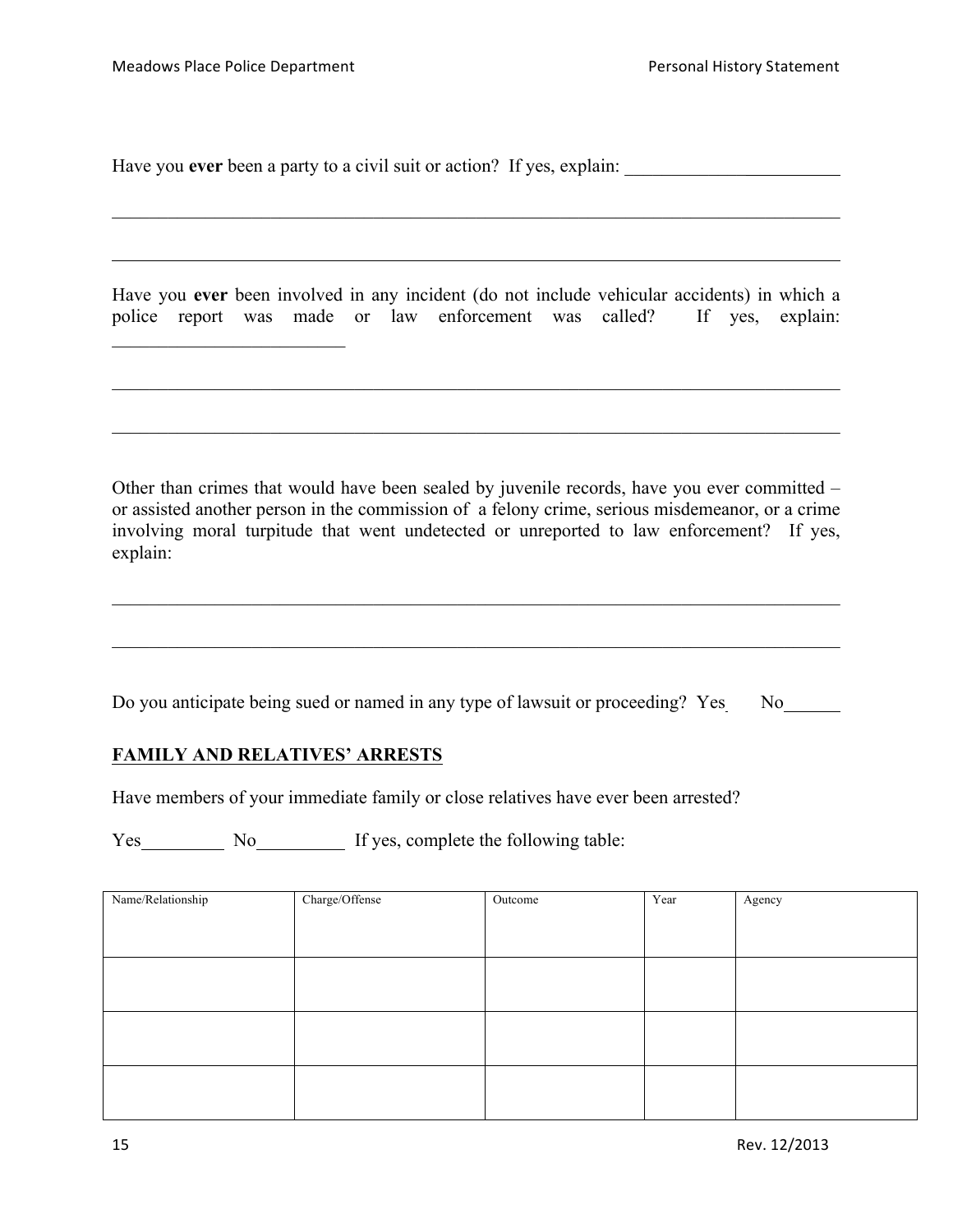| <b>FINANCIAL HISTORY</b>        |                                                                                                                        |                             |           |  |  |  |
|---------------------------------|------------------------------------------------------------------------------------------------------------------------|-----------------------------|-----------|--|--|--|
| Your current net monthly income |                                                                                                                        |                             |           |  |  |  |
|                                 | Spouse's current net monthly income                                                                                    |                             |           |  |  |  |
| Source                          |                                                                                                                        | Amount                      | Frequency |  |  |  |
|                                 |                                                                                                                        |                             |           |  |  |  |
|                                 | <u> 1989 - Johann Stoff, deutscher Stoffen und der Stoffen und der Stoffen und der Stoffen und der Stoffen und der</u> | <u> Andrew Maria (1989)</u> |           |  |  |  |
|                                 | <u> 1990 - Jacques Alexandro III, poet e alexandro de la contrada de la contrada de la contrada de la contrada d</u>   |                             |           |  |  |  |
|                                 | Do you have any accounts with a financial institution? Yes_______ No____                                               |                             |           |  |  |  |
|                                 |                                                                                                                        |                             |           |  |  |  |
|                                 |                                                                                                                        |                             |           |  |  |  |
|                                 | Do you own your home, Rent or lease?                                                                                   |                             |           |  |  |  |
|                                 |                                                                                                                        |                             |           |  |  |  |
|                                 |                                                                                                                        |                             |           |  |  |  |
|                                 | Account number                                                                                                         |                             |           |  |  |  |
|                                 |                                                                                                                        |                             |           |  |  |  |

Identify any person or entity to whom you are indebted, and the extent of your indebtedness. Include mortgages, vehicle payments, charge accounts, credit cards, loans, child support payments, and any other debts or payments.

| Name of Creditor (e.g., Sears, Citi financial) | Type of Debt (e.g., student loan, automobile) | Monthly Payment | Approx. Balance |
|------------------------------------------------|-----------------------------------------------|-----------------|-----------------|
|                                                |                                               |                 |                 |
|                                                |                                               |                 |                 |
|                                                |                                               |                 |                 |
|                                                |                                               |                 |                 |
|                                                |                                               |                 |                 |
|                                                |                                               |                 |                 |
|                                                |                                               |                 |                 |
|                                                |                                               |                 |                 |
|                                                |                                               |                 |                 |
|                                                |                                               |                 |                 |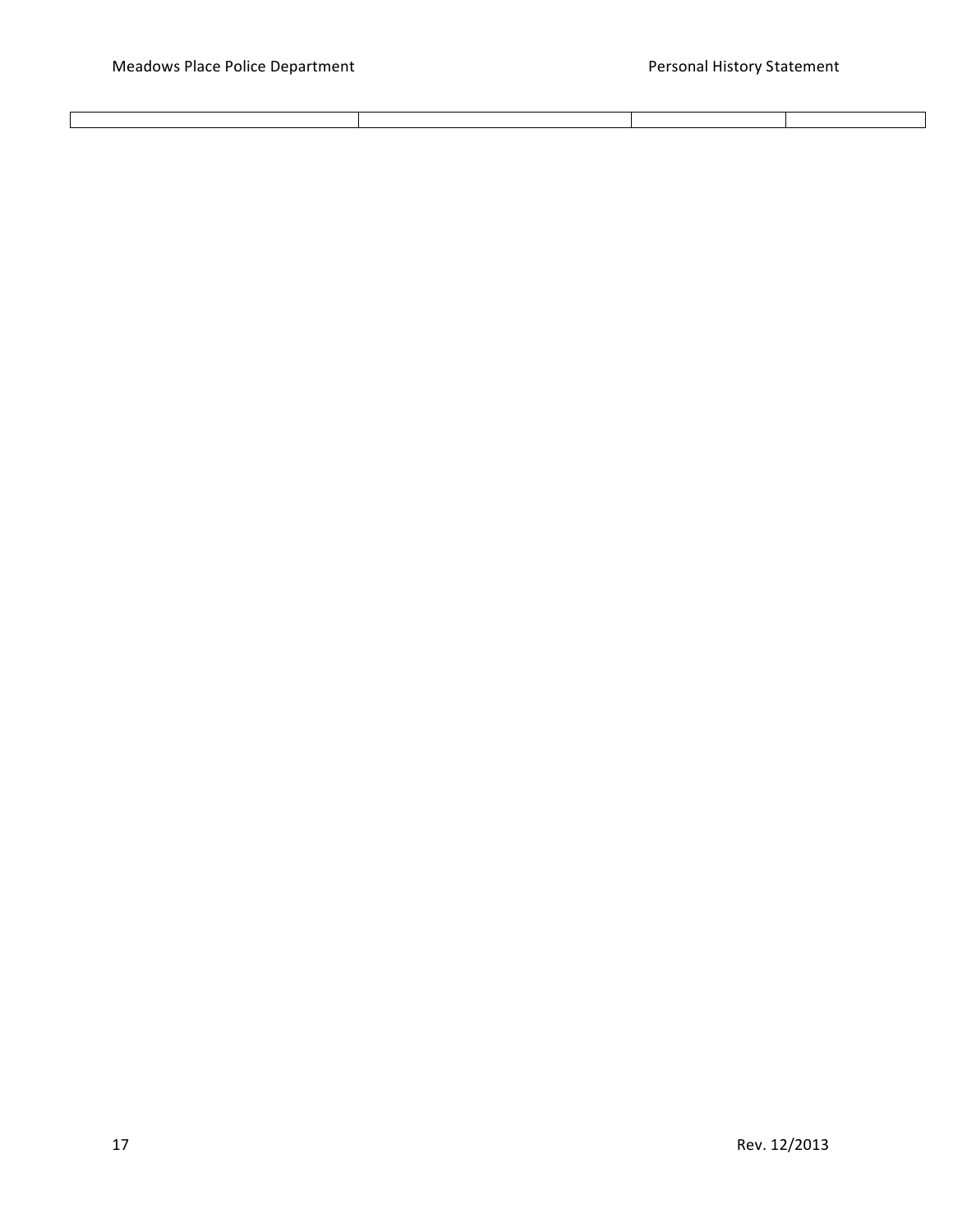#### **CREDIT INFORMATION**

|        | Have you ever filed bankruptcy personally or on behalf of a business? |  |  |
|--------|-----------------------------------------------------------------------|--|--|
| Yes No |                                                                       |  |  |

If "Yes" to above, indicate type

Have you **ever** had any personal or real property repossessed or foreclosed? Yes\_\_\_\_\_\_\_ No\_\_\_\_\_\_

Have you **ever** failed to pay Federal, state, or other taxes? Yes\_\_\_\_\_\_\_ No\_\_\_\_\_\_\_

Have you **ever** failed to file a tax return, when required by law? Yes No

|     | Have you ever had a lien placed against your property for failing to pay taxes or other debts? |  |  |  |  |
|-----|------------------------------------------------------------------------------------------------|--|--|--|--|
| Yes |                                                                                                |  |  |  |  |

Have you **ever** had a judgment entered against you? Yes\_\_\_\_\_\_\_ No\_\_\_\_\_\_\_

Have you **ever** defaulted on any type of loan? Yes\_\_\_\_\_\_\_ No\_\_\_\_\_\_

|     | Have you ever had bills or debts turned over to a collection agency? |
|-----|----------------------------------------------------------------------|
| Yes | $N_{\Omega}$                                                         |

|     |  |  | Have you ever had any credit account suspended, charged off, or cancelled for failure to pay? |  |
|-----|--|--|-----------------------------------------------------------------------------------------------|--|
| Yes |  |  |                                                                                               |  |

|            | Have you ever written a check that was later returned for Non-Sufficient Funds (NSF)? |  |
|------------|---------------------------------------------------------------------------------------|--|
| <b>Yes</b> |                                                                                       |  |

Have you **ever** been delinquent on court-imposed alimony or child support payments? Yes\_\_\_\_\_\_\_ No\_\_\_\_\_\_\_

|               | Have you ever been disciplined regarding the use of a travel/credit card provided by an |  |  |
|---------------|-----------------------------------------------------------------------------------------|--|--|
| employer? Yes | No.                                                                                     |  |  |

|     | Are you currently more than sixty (60) days delinquent on any debts? |  |  |  |
|-----|----------------------------------------------------------------------|--|--|--|
| Yes |                                                                      |  |  |  |

Have you ever co-signed a loan for another person? Yes\_\_\_\_\_\_\_ No\_\_\_\_\_\_\_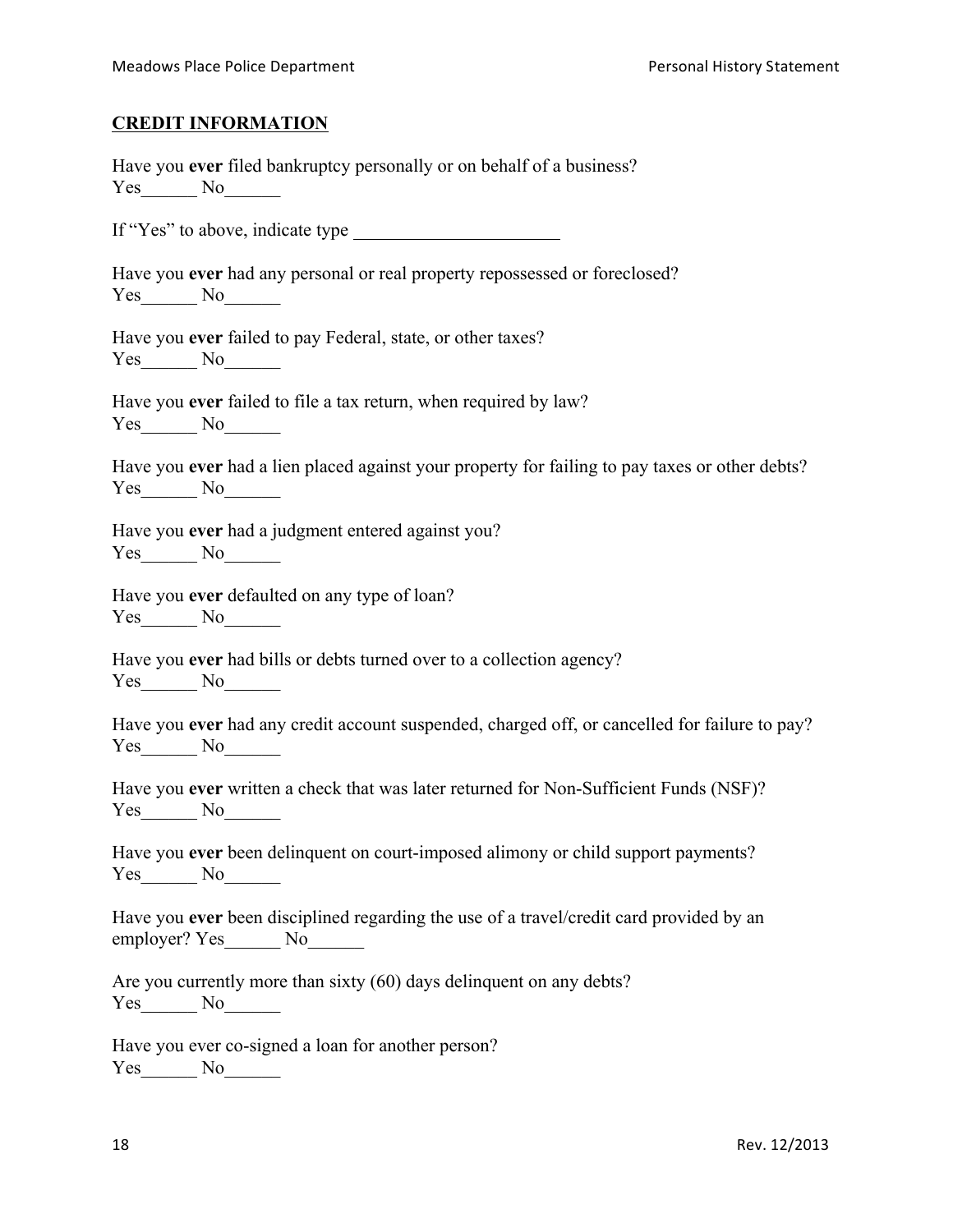| When? $\qquad \qquad$ |  |
|-----------------------|--|
| When? $\qquad \qquad$ |  |
| Name of Bank          |  |
| Address of Bank       |  |
| Name of Bank          |  |
| Address of Bank       |  |

Identify any person or entity to which you are **more than 30 days late** in paying. Include mortgages, vehicle payments, charge accounts, credit cards, loans, child support payments, and any other debts or payments.

| Name of Creditor (e.g., Sears, Citi financial) | Type of Debt (e.g., student loan, automobile) | Number of Days Late | Reason |
|------------------------------------------------|-----------------------------------------------|---------------------|--------|
|                                                |                                               |                     |        |
|                                                |                                               |                     |        |
|                                                |                                               |                     |        |
|                                                |                                               |                     |        |
|                                                |                                               |                     |        |
|                                                |                                               |                     |        |
|                                                |                                               |                     |        |
|                                                |                                               |                     |        |
|                                                |                                               |                     |        |
|                                                |                                               |                     |        |
|                                                |                                               |                     |        |
|                                                |                                               |                     |        |
|                                                |                                               |                     |        |
|                                                |                                               |                     |        |
|                                                |                                               |                     |        |
|                                                |                                               |                     |        |
|                                                |                                               |                     |        |
|                                                |                                               |                     |        |
|                                                |                                               |                     |        |
|                                                |                                               |                     |        |
|                                                |                                               |                     |        |
|                                                |                                               |                     |        |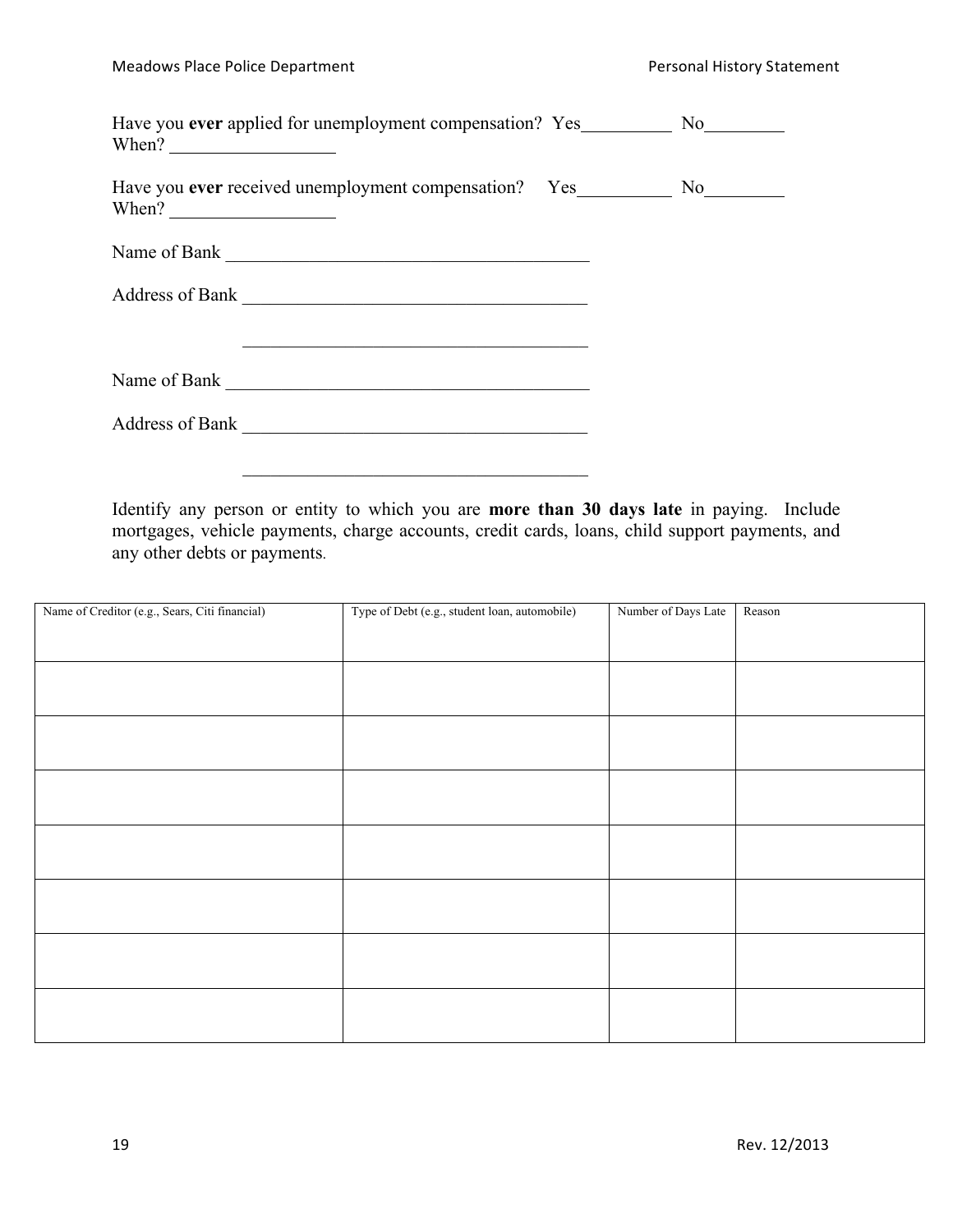### **EMPLOYMENT HISTORY**

Beginning with your present or most recent job, list all employment since the age of seventeen (17). Include full-time, part-time, temporary, seasonal, military assignments, or unpaid internships, plus all periods of unemployment. Use additional sheets if necessary.

**If you are currently employed, may we contact your present employer?** Yes No No

| 1. Employer                                                                       |
|-----------------------------------------------------------------------------------|
| $From$ $To$                                                                       |
|                                                                                   |
|                                                                                   |
|                                                                                   |
|                                                                                   |
| Name of supervisor                                                                |
| Contact Number                                                                    |
| Name of a co-worker                                                               |
|                                                                                   |
| Duties:                                                                           |
|                                                                                   |
|                                                                                   |
|                                                                                   |
|                                                                                   |
|                                                                                   |
|                                                                                   |
|                                                                                   |
|                                                                                   |
|                                                                                   |
| List any Internal affairs investigations focused on you _________________________ |
|                                                                                   |
|                                                                                   |
| Reason for Leaving:                                                               |
|                                                                                   |
| Are you eligible for rehire? Yes____ No                                           |
| Did you receive performance evaluations? Yes<br>$No$ <sub>--</sub>                |
|                                                                                   |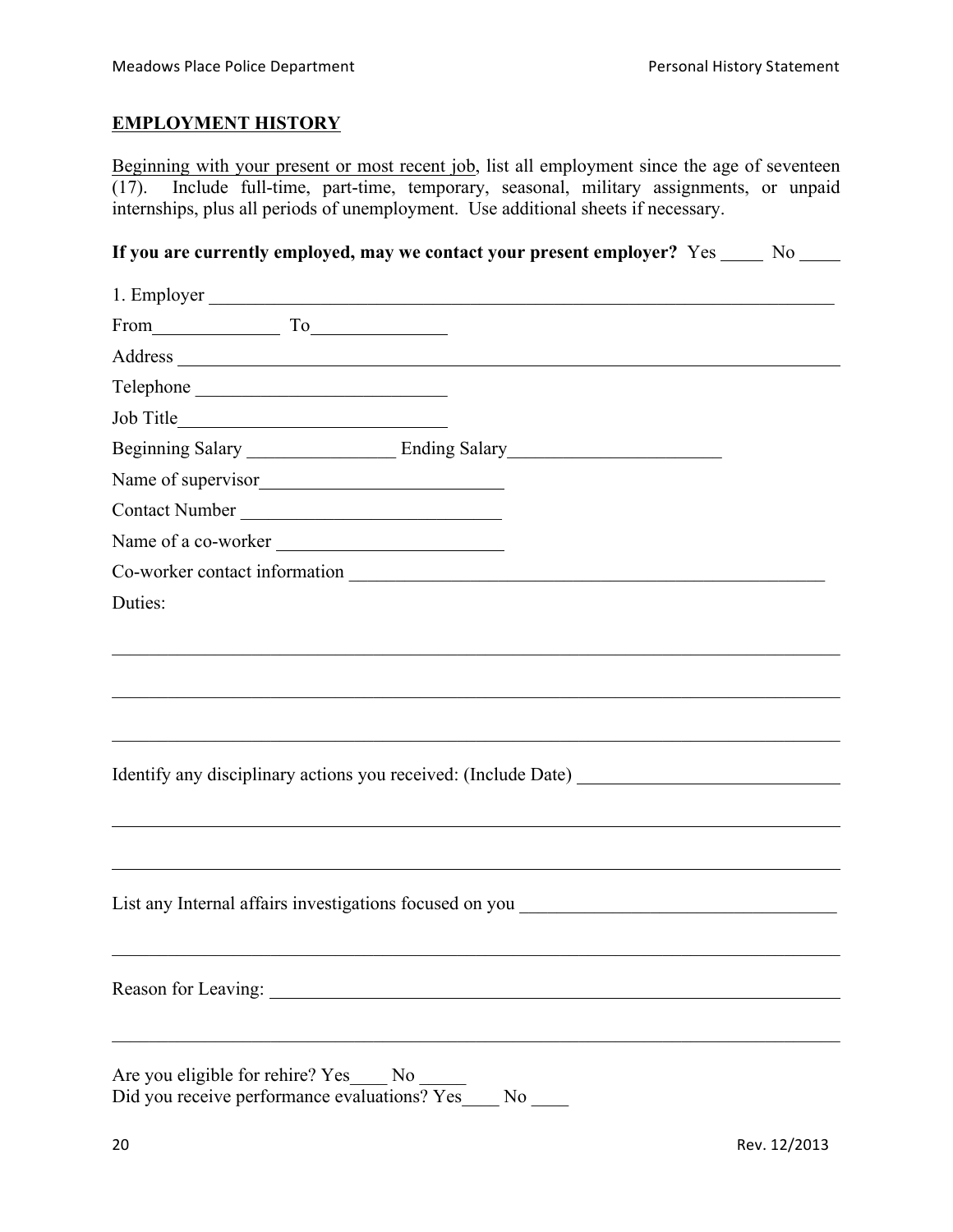| Job Title<br><u> 1989 - Johann Barbara, martin di</u>                                                       |
|-------------------------------------------------------------------------------------------------------------|
| Beginning Salary Ending Salary Ending Salary                                                                |
|                                                                                                             |
| Contact Number                                                                                              |
| Name of a co-worker                                                                                         |
| Co-worker contact information                                                                               |
| Duties:                                                                                                     |
|                                                                                                             |
|                                                                                                             |
|                                                                                                             |
|                                                                                                             |
|                                                                                                             |
|                                                                                                             |
|                                                                                                             |
|                                                                                                             |
|                                                                                                             |
| List any Internal affairs investigations focused on you _________________________                           |
|                                                                                                             |
|                                                                                                             |
|                                                                                                             |
|                                                                                                             |
|                                                                                                             |
| Are you eligible for rehire? Yes No _____<br>Did you receive performance evaluations? Yes<br>N <sub>0</sub> |
|                                                                                                             |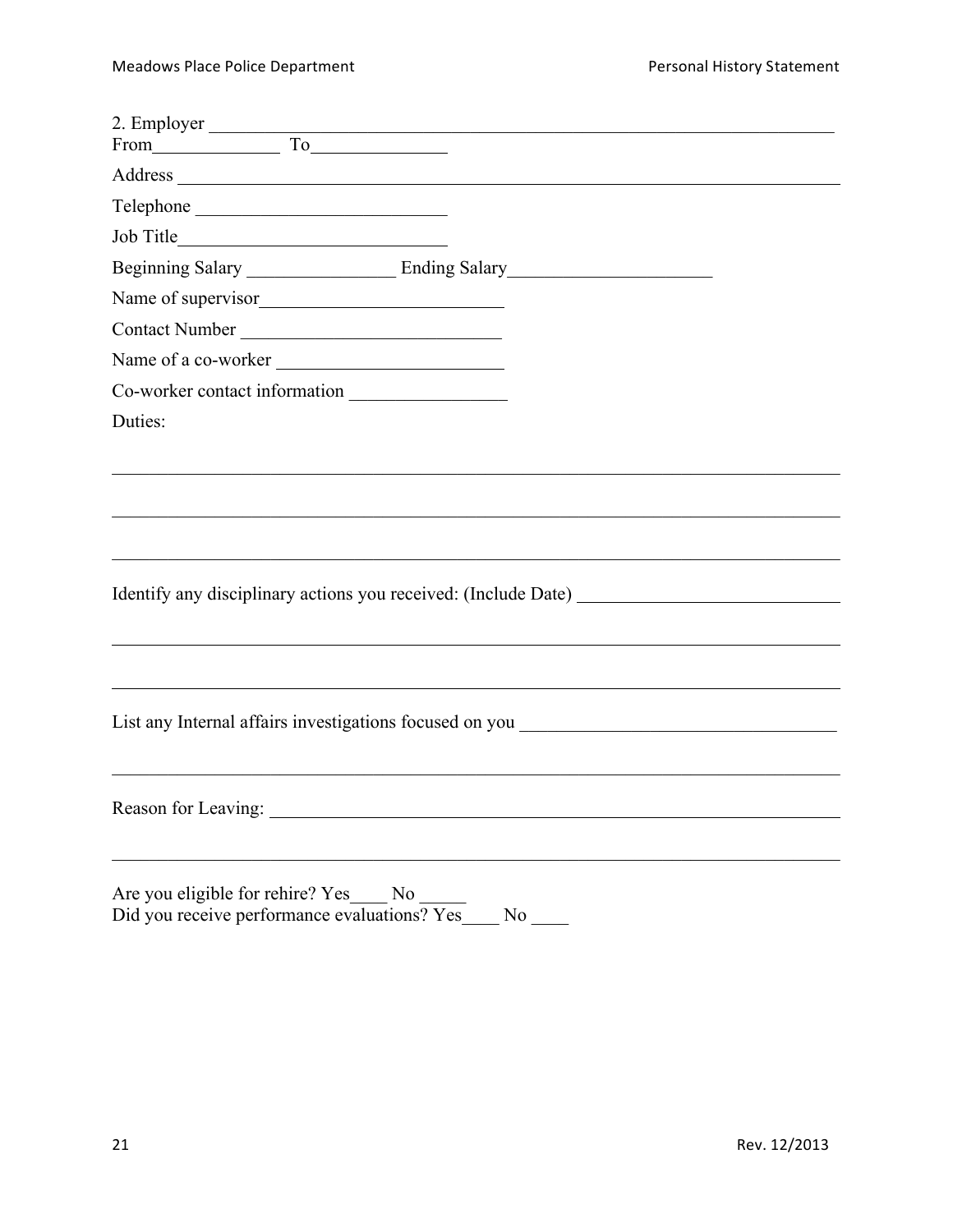| 3. Employer                                                                       |
|-----------------------------------------------------------------------------------|
| From To To                                                                        |
|                                                                                   |
|                                                                                   |
|                                                                                   |
|                                                                                   |
| Name of supervisor                                                                |
| Contact Number                                                                    |
| Name of a co-worker                                                               |
|                                                                                   |
| Duties:                                                                           |
|                                                                                   |
|                                                                                   |
|                                                                                   |
|                                                                                   |
|                                                                                   |
|                                                                                   |
|                                                                                   |
|                                                                                   |
|                                                                                   |
| List any Internal affairs investigations focused on you _________________________ |
|                                                                                   |
|                                                                                   |
|                                                                                   |
|                                                                                   |
| Are you eligible for rehire? Yes<br>N <sub>0</sub>                                |
|                                                                                   |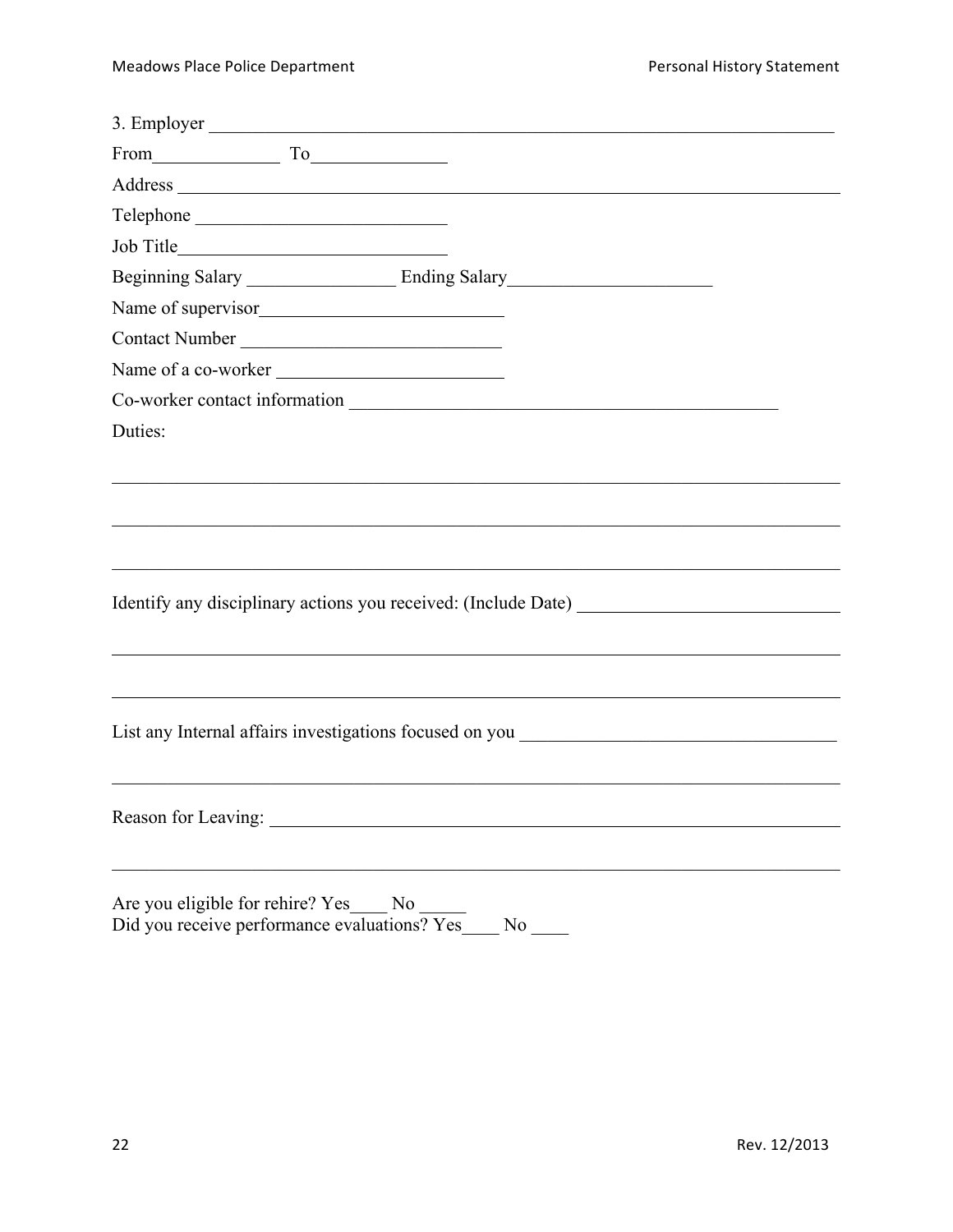| 4. Employer                                                                                                                                                                                                                    |
|--------------------------------------------------------------------------------------------------------------------------------------------------------------------------------------------------------------------------------|
| From To                                                                                                                                                                                                                        |
|                                                                                                                                                                                                                                |
| Telephone                                                                                                                                                                                                                      |
|                                                                                                                                                                                                                                |
|                                                                                                                                                                                                                                |
| Name of supervisor                                                                                                                                                                                                             |
| Contact Number                                                                                                                                                                                                                 |
| Name of a co-worker                                                                                                                                                                                                            |
|                                                                                                                                                                                                                                |
| Duties:                                                                                                                                                                                                                        |
|                                                                                                                                                                                                                                |
|                                                                                                                                                                                                                                |
|                                                                                                                                                                                                                                |
|                                                                                                                                                                                                                                |
|                                                                                                                                                                                                                                |
|                                                                                                                                                                                                                                |
|                                                                                                                                                                                                                                |
|                                                                                                                                                                                                                                |
|                                                                                                                                                                                                                                |
| List any Internal affairs investigations focused on you _________________________                                                                                                                                              |
|                                                                                                                                                                                                                                |
|                                                                                                                                                                                                                                |
| Reason for Leaving: New York Changes and Security and Security and Security and Security and Security and Security and Security and Security and Security and Security and Security and Security and Security and Security and |
|                                                                                                                                                                                                                                |
| Are you eligible for rehire? Yes<br>N <sub>0</sub>                                                                                                                                                                             |
|                                                                                                                                                                                                                                |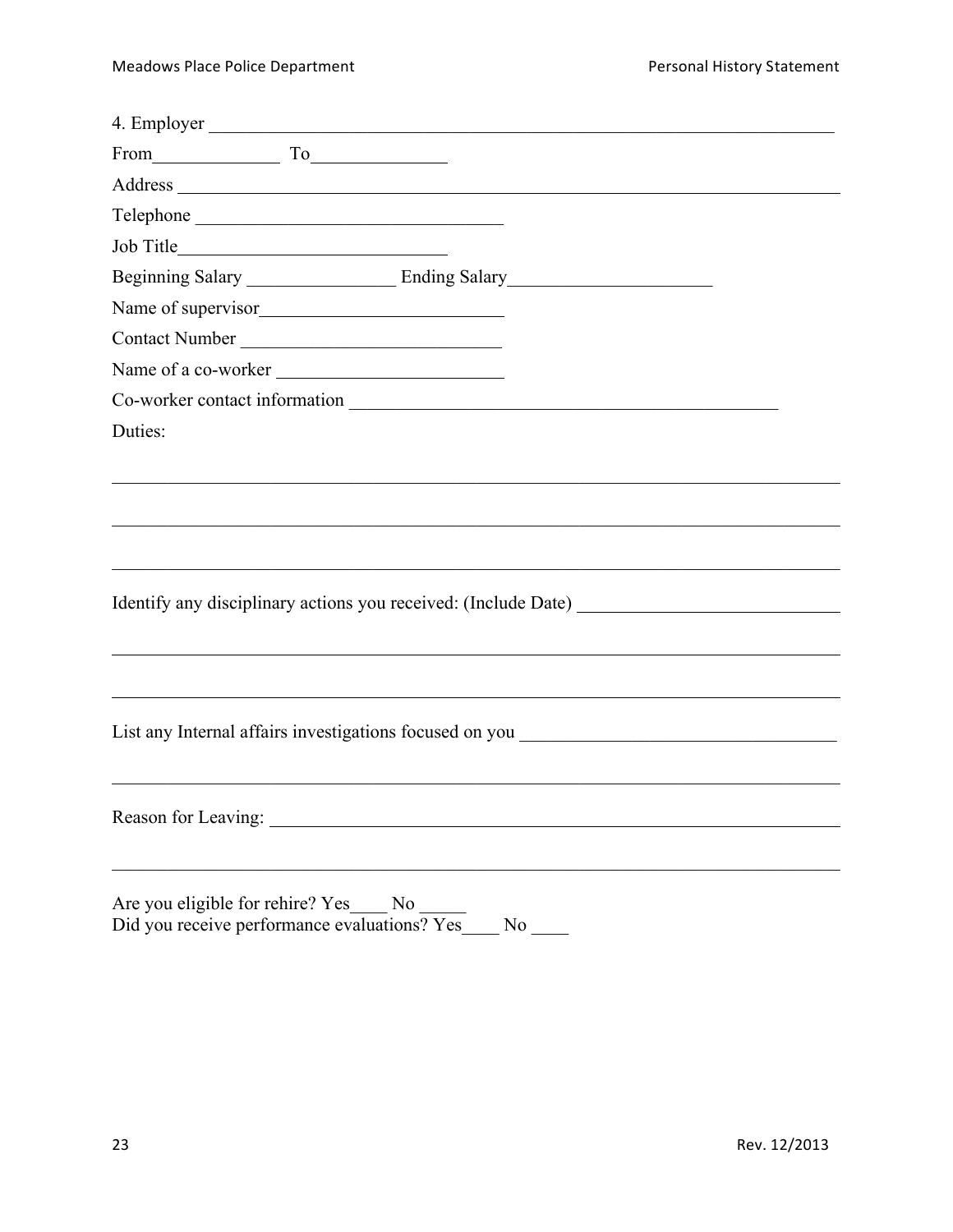| 5. Employer                                                                       |
|-----------------------------------------------------------------------------------|
| From To                                                                           |
|                                                                                   |
| Telephone                                                                         |
|                                                                                   |
|                                                                                   |
| Name of supervisor                                                                |
| Contact Number                                                                    |
| Name of a co-worker                                                               |
|                                                                                   |
| Duties:                                                                           |
|                                                                                   |
|                                                                                   |
|                                                                                   |
|                                                                                   |
|                                                                                   |
|                                                                                   |
|                                                                                   |
|                                                                                   |
|                                                                                   |
| List any Internal affairs investigations focused on you _________________________ |
|                                                                                   |
|                                                                                   |
|                                                                                   |
|                                                                                   |
| Are you eligible for rehire? Yes_<br>N <sub>0</sub>                               |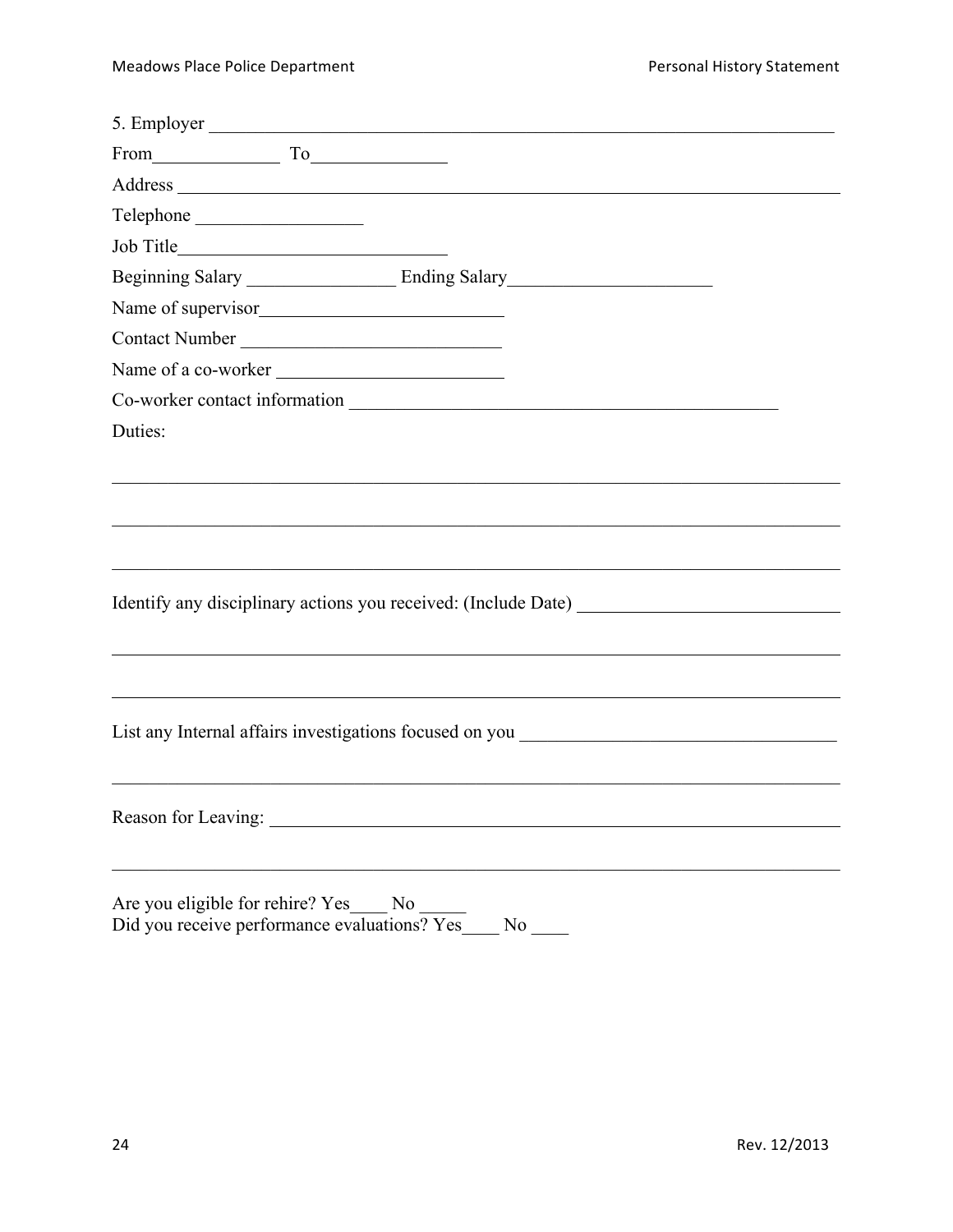| $From$ $To$                                                                         |
|-------------------------------------------------------------------------------------|
|                                                                                     |
| Telephone                                                                           |
|                                                                                     |
|                                                                                     |
| Name of supervisor                                                                  |
| Contact Number                                                                      |
| Name of a co-worker                                                                 |
|                                                                                     |
| Duties:                                                                             |
|                                                                                     |
|                                                                                     |
|                                                                                     |
|                                                                                     |
|                                                                                     |
|                                                                                     |
|                                                                                     |
|                                                                                     |
|                                                                                     |
| List any Internal affairs investigations focused on you _________________________   |
|                                                                                     |
|                                                                                     |
|                                                                                     |
|                                                                                     |
| Are you eligible for rehire? Yes No<br>Did you receive performance evaluations? Yes |
| $No$ <sub>——</sub>                                                                  |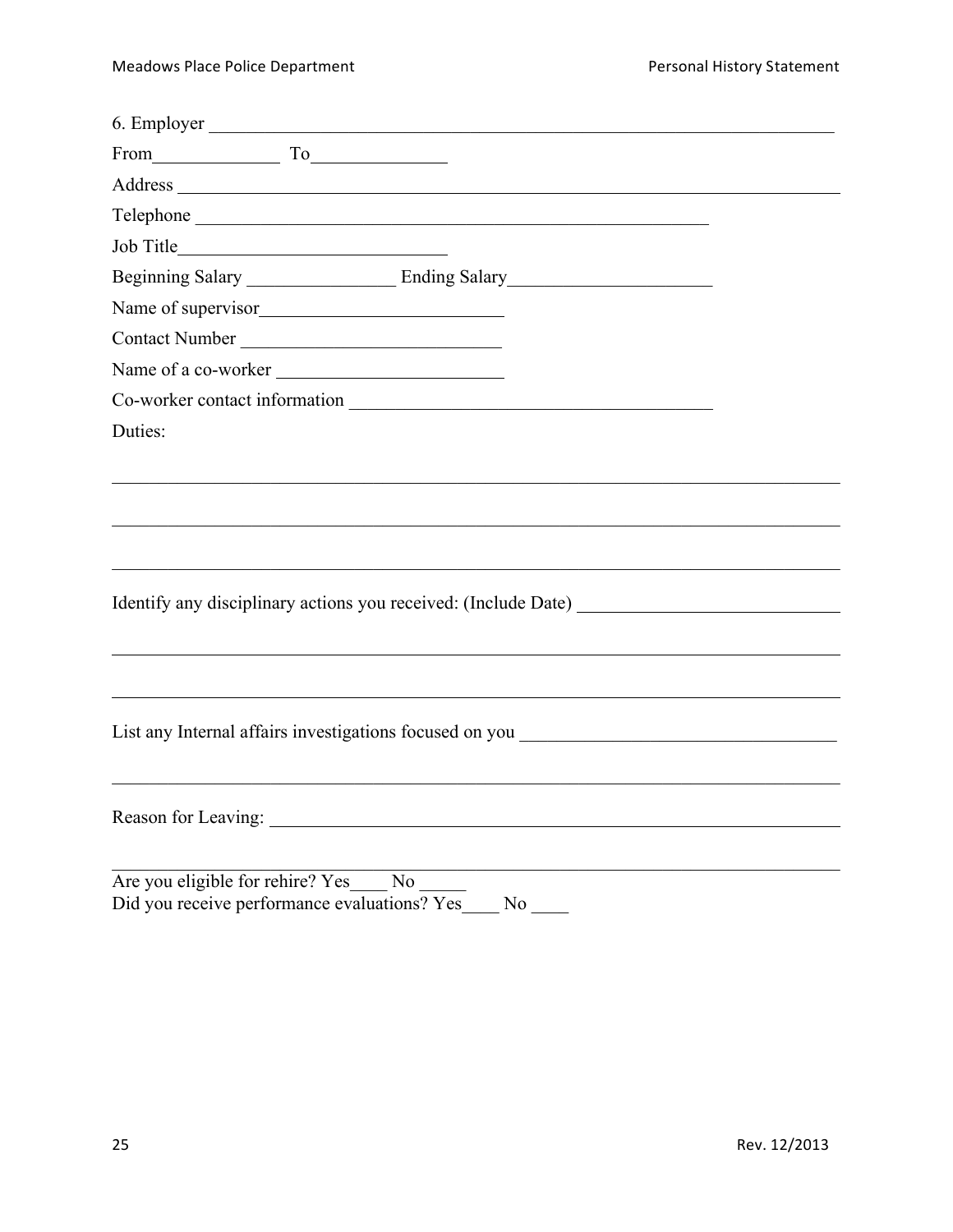| 7. Employer                                                                                                                                                                                                                    |
|--------------------------------------------------------------------------------------------------------------------------------------------------------------------------------------------------------------------------------|
| From To To                                                                                                                                                                                                                     |
|                                                                                                                                                                                                                                |
|                                                                                                                                                                                                                                |
|                                                                                                                                                                                                                                |
|                                                                                                                                                                                                                                |
| Name of supervisor                                                                                                                                                                                                             |
| Contact Number                                                                                                                                                                                                                 |
| Name of a co-worker                                                                                                                                                                                                            |
| Co-worker contact information exercises and the contract of the contract of the contract of the contract of the contract of the contract of the contract of the contract of the contract of the contract of the contract of th |
| Duties:                                                                                                                                                                                                                        |
|                                                                                                                                                                                                                                |
|                                                                                                                                                                                                                                |
|                                                                                                                                                                                                                                |
|                                                                                                                                                                                                                                |
|                                                                                                                                                                                                                                |
|                                                                                                                                                                                                                                |
|                                                                                                                                                                                                                                |
|                                                                                                                                                                                                                                |
|                                                                                                                                                                                                                                |
| List any Internal affairs investigations focused on you _________________________                                                                                                                                              |
|                                                                                                                                                                                                                                |
|                                                                                                                                                                                                                                |
|                                                                                                                                                                                                                                |
|                                                                                                                                                                                                                                |
| Are you eligible for rehire? Yes____ No __<br>Did you receive performance evaluations? Yes<br>N <sub>o</sub>                                                                                                                   |
|                                                                                                                                                                                                                                |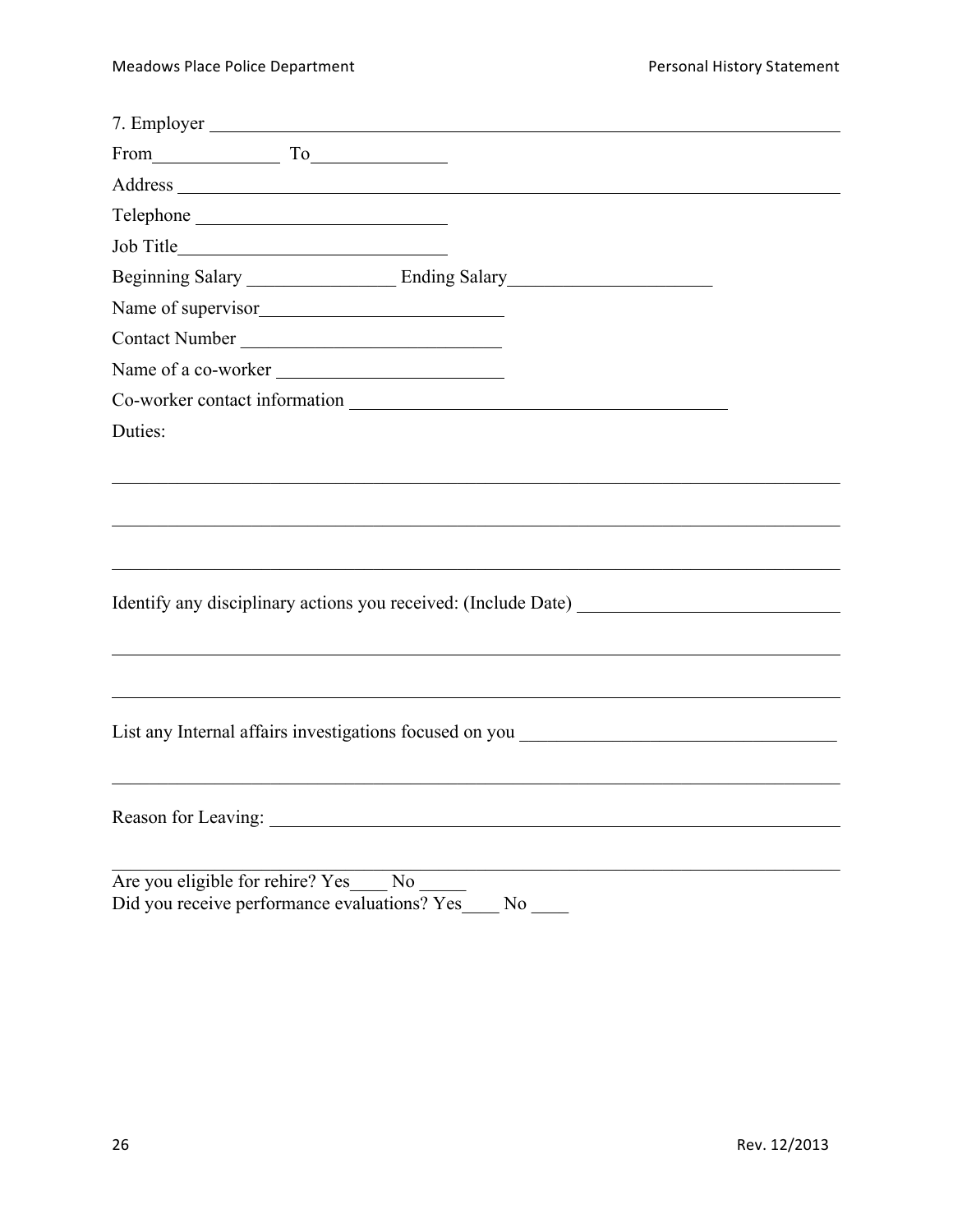| 8. Employer                                                                       |                |  |  |
|-----------------------------------------------------------------------------------|----------------|--|--|
| $From$ $To$                                                                       |                |  |  |
|                                                                                   |                |  |  |
|                                                                                   |                |  |  |
|                                                                                   |                |  |  |
|                                                                                   |                |  |  |
| Name of supervisor                                                                |                |  |  |
| Contact Number                                                                    |                |  |  |
| Name of a co-worker                                                               |                |  |  |
|                                                                                   |                |  |  |
| Duties:                                                                           |                |  |  |
|                                                                                   |                |  |  |
|                                                                                   |                |  |  |
|                                                                                   |                |  |  |
|                                                                                   |                |  |  |
|                                                                                   |                |  |  |
|                                                                                   |                |  |  |
|                                                                                   |                |  |  |
|                                                                                   |                |  |  |
|                                                                                   |                |  |  |
| List any Internal affairs investigations focused on you _________________________ |                |  |  |
|                                                                                   |                |  |  |
|                                                                                   |                |  |  |
|                                                                                   |                |  |  |
|                                                                                   |                |  |  |
| Are you eligible for rehire? Yes                                                  |                |  |  |
|                                                                                   | N <sub>0</sub> |  |  |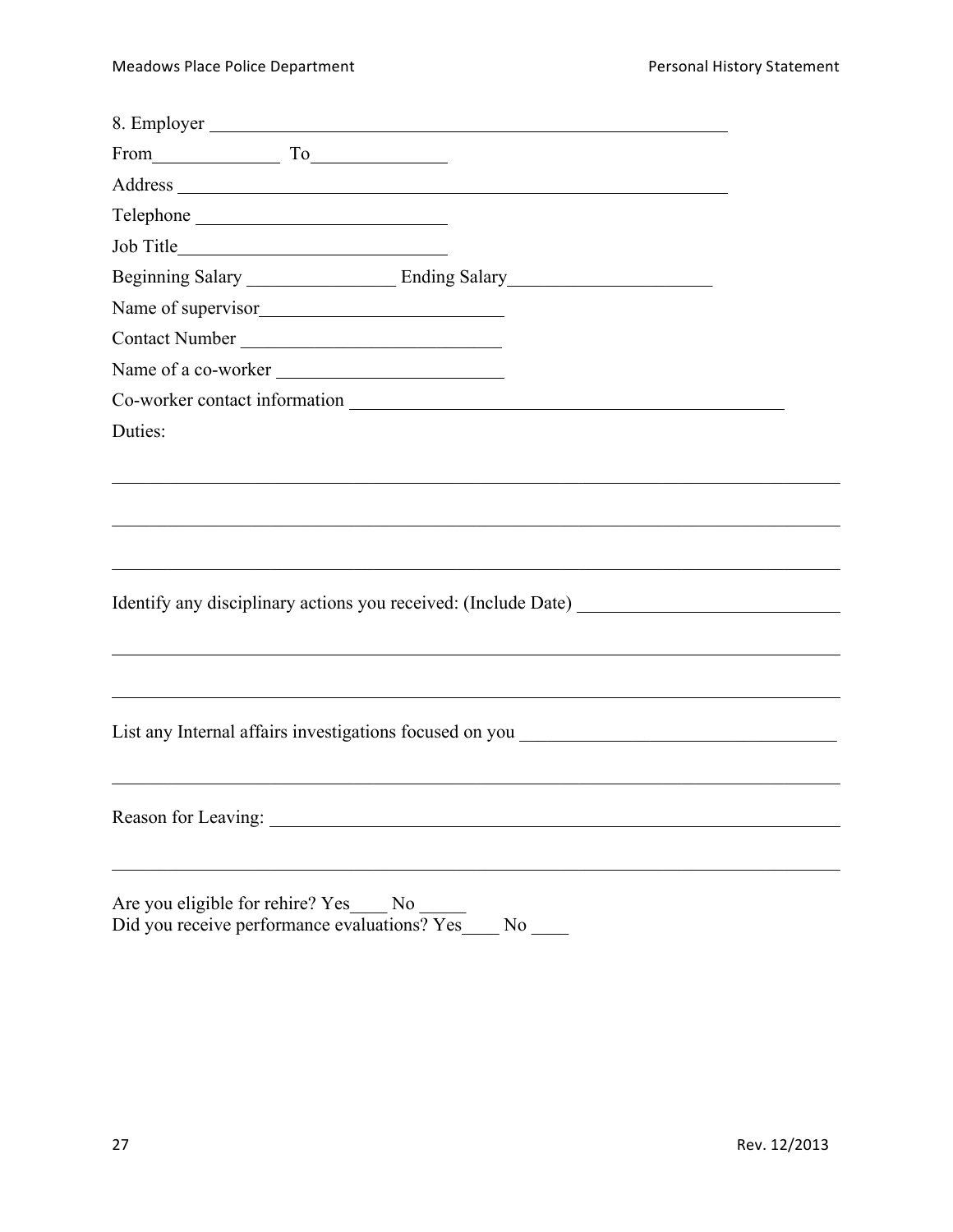$I$  yes, provide data and explaining data and explaining  $\mathcal{I}$ 

Did you have periods of unemployment? \_\_\_\_\_Yes \_\_\_\_No

|  |  | If yes, provide dates and explain: |  |
|--|--|------------------------------------|--|
|  |  |                                    |  |

## **EDUCATIONAL HISTORY**

| High School(s) attended | Address | Dates attended<br>From-To | Graduated<br>Yes/No |
|-------------------------|---------|---------------------------|---------------------|
|                         |         |                           |                     |
|                         |         |                           |                     |

 $\mathcal{L}_\mathcal{L} = \{ \mathcal{L}_\mathcal{L} = \{ \mathcal{L}_\mathcal{L} = \{ \mathcal{L}_\mathcal{L} = \{ \mathcal{L}_\mathcal{L} = \{ \mathcal{L}_\mathcal{L} = \{ \mathcal{L}_\mathcal{L} = \{ \mathcal{L}_\mathcal{L} = \{ \mathcal{L}_\mathcal{L} = \{ \mathcal{L}_\mathcal{L} = \{ \mathcal{L}_\mathcal{L} = \{ \mathcal{L}_\mathcal{L} = \{ \mathcal{L}_\mathcal{L} = \{ \mathcal{L}_\mathcal{L} = \{ \mathcal{L}_\mathcal{$ 

 $\mathcal{L}_\mathcal{L} = \{ \mathcal{L}_\mathcal{L} = \{ \mathcal{L}_\mathcal{L} = \{ \mathcal{L}_\mathcal{L} = \{ \mathcal{L}_\mathcal{L} = \{ \mathcal{L}_\mathcal{L} = \{ \mathcal{L}_\mathcal{L} = \{ \mathcal{L}_\mathcal{L} = \{ \mathcal{L}_\mathcal{L} = \{ \mathcal{L}_\mathcal{L} = \{ \mathcal{L}_\mathcal{L} = \{ \mathcal{L}_\mathcal{L} = \{ \mathcal{L}_\mathcal{L} = \{ \mathcal{L}_\mathcal{L} = \{ \mathcal{L}_\mathcal{$ 

 $\mathcal{L}_\text{max}$  , and the contribution of the contribution of the contribution of the contribution of the contribution of the contribution of the contribution of the contribution of the contribution of the contribution of t

Do you have a G.E.D. Certificate?

Were you **ever** expelled from school? If yes, give details:

Identify all colleges, universities, or technical schools you have attended:

| Name | City & State | Dates attended | Hours completed | Major | Degree & Date |
|------|--------------|----------------|-----------------|-------|---------------|
|      |              |                |                 |       |               |
|      |              |                |                 |       |               |
|      |              |                |                 |       |               |
|      |              |                |                 |       |               |
|      |              |                |                 |       |               |
|      |              |                |                 |       |               |
|      |              |                |                 |       |               |
|      |              |                |                 |       |               |
|      |              |                |                 |       |               |
|      |              |                |                 |       |               |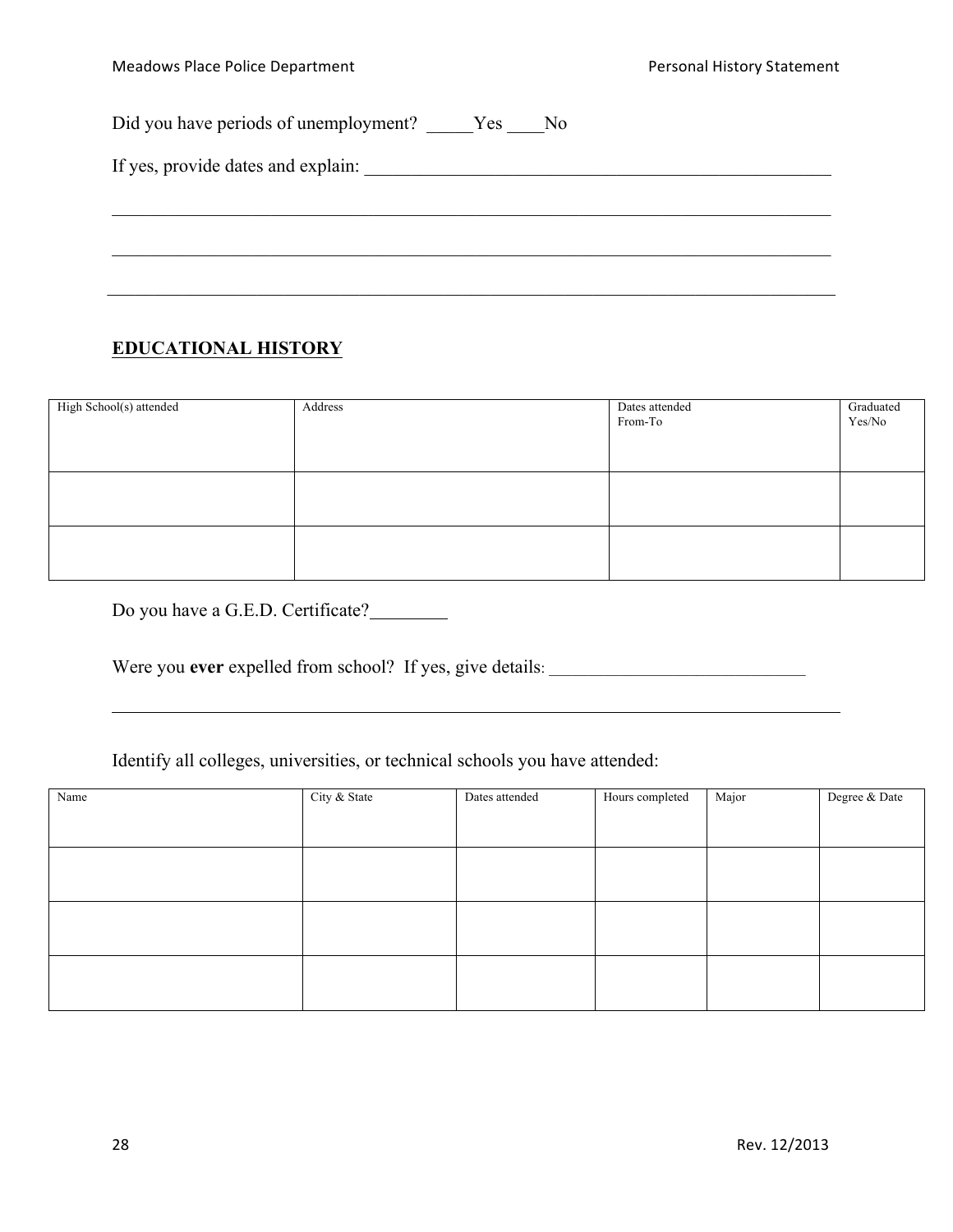#### **MILITARY OBLIGATION**

| Are you currently registered for the Draft?<br>$Yes$ No $No$                                                                                                                                                                   |                                                                                                                                                                                                |
|--------------------------------------------------------------------------------------------------------------------------------------------------------------------------------------------------------------------------------|------------------------------------------------------------------------------------------------------------------------------------------------------------------------------------------------|
| Have you ever served in the U.S. Armed Forces or State Military Forces?                                                                                                                                                        |                                                                                                                                                                                                |
| $Yes$ No $No$                                                                                                                                                                                                                  |                                                                                                                                                                                                |
|                                                                                                                                                                                                                                |                                                                                                                                                                                                |
|                                                                                                                                                                                                                                |                                                                                                                                                                                                |
|                                                                                                                                                                                                                                |                                                                                                                                                                                                |
|                                                                                                                                                                                                                                |                                                                                                                                                                                                |
|                                                                                                                                                                                                                                |                                                                                                                                                                                                |
|                                                                                                                                                                                                                                |                                                                                                                                                                                                |
|                                                                                                                                                                                                                                |                                                                                                                                                                                                |
| Serving from to to the contract of the contract of the contract of the contract of the contract of the contract of the contract of the contract of the contract of the contract of the contract of the contract of the contrac | Are you actively serving in a Reserve Unit (including State Military Forces)? Yes ____ No___                                                                                                   |
|                                                                                                                                                                                                                                |                                                                                                                                                                                                |
|                                                                                                                                                                                                                                |                                                                                                                                                                                                |
|                                                                                                                                                                                                                                |                                                                                                                                                                                                |
|                                                                                                                                                                                                                                | $Job\ Title(s) (e.g., Rifleman, Security)$                                                                                                                                                     |
| $date(s)$ , charge(s), military court(s) or authority (ies), and outcome(s).                                                                                                                                                   | Have you ever been subject to court martial or any other disciplinary proceeding under the<br>Uniform Code of Military Justice? (Include non-judicial, Captain's mast, etc.) If "Yes," provide |

 $\mathcal{L}_\mathcal{L} = \{ \mathcal{L}_\mathcal{L} = \{ \mathcal{L}_\mathcal{L} = \{ \mathcal{L}_\mathcal{L} = \{ \mathcal{L}_\mathcal{L} = \{ \mathcal{L}_\mathcal{L} = \{ \mathcal{L}_\mathcal{L} = \{ \mathcal{L}_\mathcal{L} = \{ \mathcal{L}_\mathcal{L} = \{ \mathcal{L}_\mathcal{L} = \{ \mathcal{L}_\mathcal{L} = \{ \mathcal{L}_\mathcal{L} = \{ \mathcal{L}_\mathcal{L} = \{ \mathcal{L}_\mathcal{L} = \{ \mathcal{L}_\mathcal{$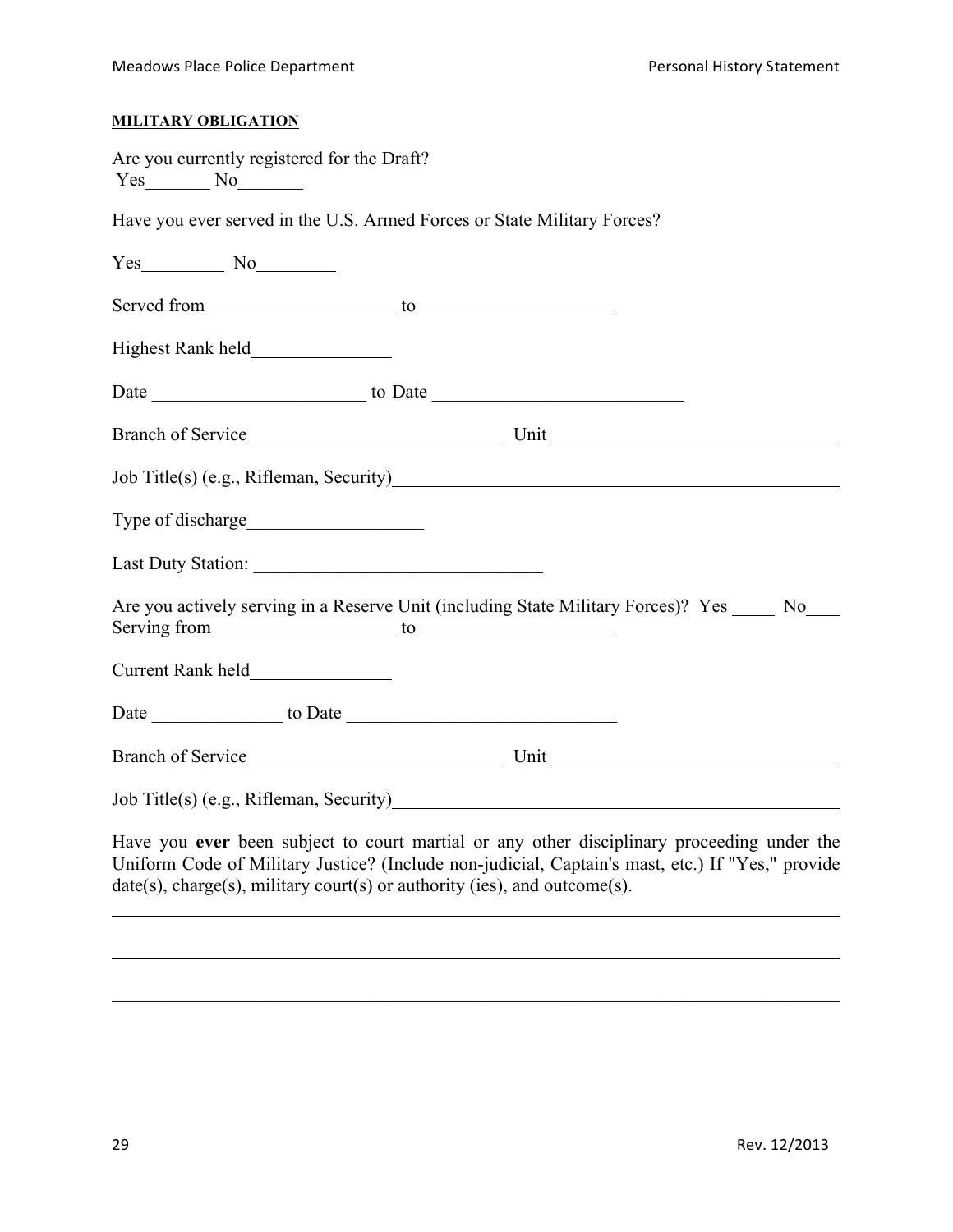#### **SPECIAL QUALIFICATIONS & SKILLS**

Identify any special licenses you hold  $(e.g., pilot, radio operator)$ :

List any language other than English that you speak, indicate your fluency in each block below (excellent, good, fair)

| Language | Understanding | Speaking | Reading | Writing |
|----------|---------------|----------|---------|---------|
|          |               |          |         |         |
|          |               |          |         |         |
|          |               |          |         |         |
|          |               |          |         |         |
|          |               |          |         |         |
|          |               |          |         |         |

#### **MEMBERSHIP IN ORGANIZATIONS (PAST AND PRESENT**

| Name & Address | Type (e.g., social, fraternal, professional) | From | To |
|----------------|----------------------------------------------|------|----|
|                |                                              |      |    |
|                |                                              |      |    |
|                |                                              |      |    |
|                |                                              |      |    |
|                |                                              |      |    |
|                |                                              |      |    |

Have you **ever** been an officer or a member of, or made a contribution to, or attended a meeting of an organization that advocates or practices the commission of acts of force or violence to discourage others from exercising their rights under the U.S. Constitution or right granted by law.

Yes\_\_\_\_\_\_\_\_\_ No\_\_\_\_\_\_\_\_

Have you ever been a member of or made a contribution to or attended a meeting of any organization that would advocate the discrimination of any individual based on race, color, religion, sex, age, national origin, disability, or veteran status.

 $Yes$  No  $\_\_$ 

Do any of your family members or friends belong to or participate in any activities or groups described in the previous questions? Yes No

 $\mathcal{L}_\mathcal{L} = \{ \mathcal{L}_\mathcal{L} = \{ \mathcal{L}_\mathcal{L} = \{ \mathcal{L}_\mathcal{L} = \{ \mathcal{L}_\mathcal{L} = \{ \mathcal{L}_\mathcal{L} = \{ \mathcal{L}_\mathcal{L} = \{ \mathcal{L}_\mathcal{L} = \{ \mathcal{L}_\mathcal{L} = \{ \mathcal{L}_\mathcal{L} = \{ \mathcal{L}_\mathcal{L} = \{ \mathcal{L}_\mathcal{L} = \{ \mathcal{L}_\mathcal{L} = \{ \mathcal{L}_\mathcal{L} = \{ \mathcal{L}_\mathcal{$ 

If you answered yes to any of these questions explain.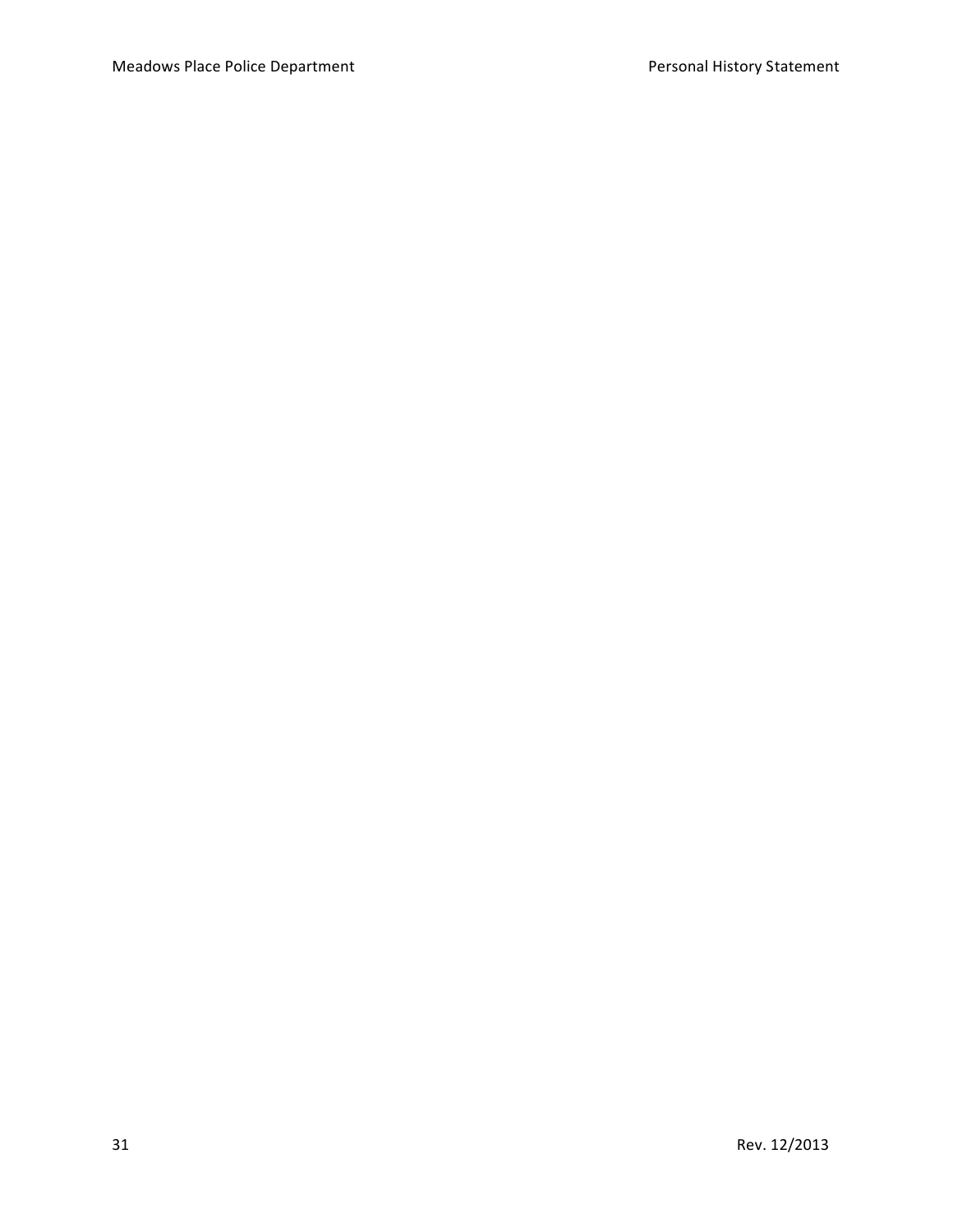# **PERSONAL DECLARATIONS**

|                                 | Do you consume alcoholic beverages? Yes No No If "Yes", how often?                                                                                                                                                                                                                                                 |  |  |
|---------------------------------|--------------------------------------------------------------------------------------------------------------------------------------------------------------------------------------------------------------------------------------------------------------------------------------------------------------------|--|--|
|                                 | Have you ever used any illegal drug (including a performance-enhancing steroid) not prescribed<br>by a physician?                                                                                                                                                                                                  |  |  |
|                                 |                                                                                                                                                                                                                                                                                                                    |  |  |
|                                 | Provide explanation: Note that the contract of the contract of the contract of the contract of the contract of the contract of the contract of the contract of the contract of the contract of the contract of the contract of<br>,我们也不能在这里的时候,我们也不能在这里的时候,我们也不能在这里的时候,我们也不能会在这里的时候,我们也不能会在这里的时候,我们也不能会在这里的时候,我们也不 |  |  |
| anyone?                         | Have you ever sold or furnished controlled substances, prescription drugs or Marijuana to                                                                                                                                                                                                                          |  |  |
| $Yes$ No $\_\_$                 |                                                                                                                                                                                                                                                                                                                    |  |  |
|                                 |                                                                                                                                                                                                                                                                                                                    |  |  |
|                                 |                                                                                                                                                                                                                                                                                                                    |  |  |
|                                 | Have you ever abused any prescription medication?                                                                                                                                                                                                                                                                  |  |  |
| Yes No<br>If yes, give details: |                                                                                                                                                                                                                                                                                                                    |  |  |
|                                 | Have you ever abused a prescription medication that was not prescribed to you?                                                                                                                                                                                                                                     |  |  |
| $Yes$ No $\_\_$                 |                                                                                                                                                                                                                                                                                                                    |  |  |
|                                 | If yes, give details: 100 million and the same state of the state of the state of the state of the state of the state of the state of the state of the state of the state of the state of the state of the state of the state                                                                                      |  |  |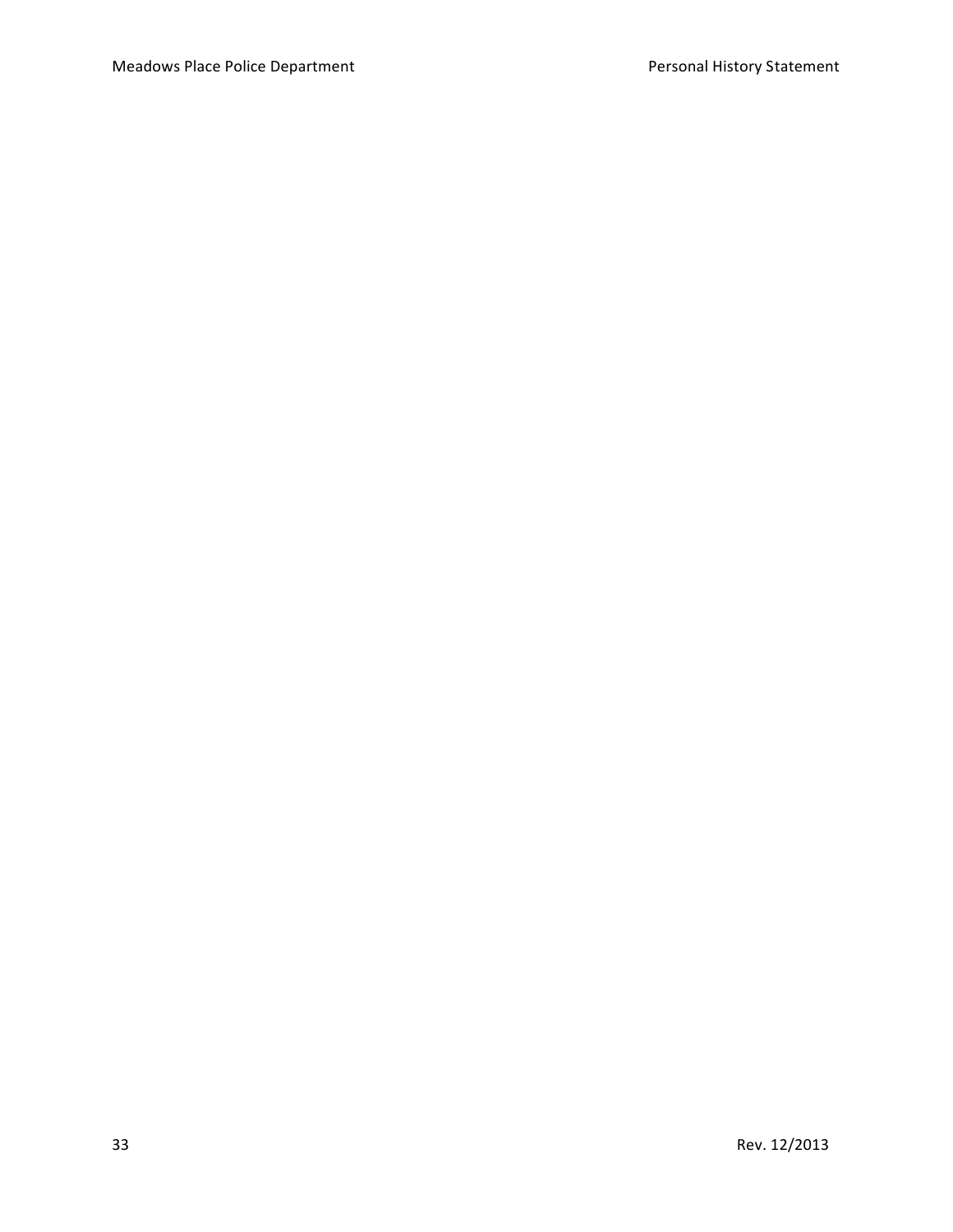Have you ever been involved, in any way in the manufacture of illegal drugs?

Yes No

If yes, give details:

Have you ever been involved, in any way in any growing or cultivation of Marijuana?

<u> 1989 - Johann Stoff, amerikansk politiker (d. 1989)</u>

 $Yes$  No  $N$ 

If yes, give details:

Have you ever lied to a physician or health care provider about your health in order to gain a prescription?

<u> 1989 - Johann Stoff, amerikansk politiker (d. 1989)</u>

Yes No

|  | If yes, give details: |
|--|-----------------------|
|  |                       |

Has any person ever used illegal drugs or other illegal substances in your presence?

Yes No

If yes, give details: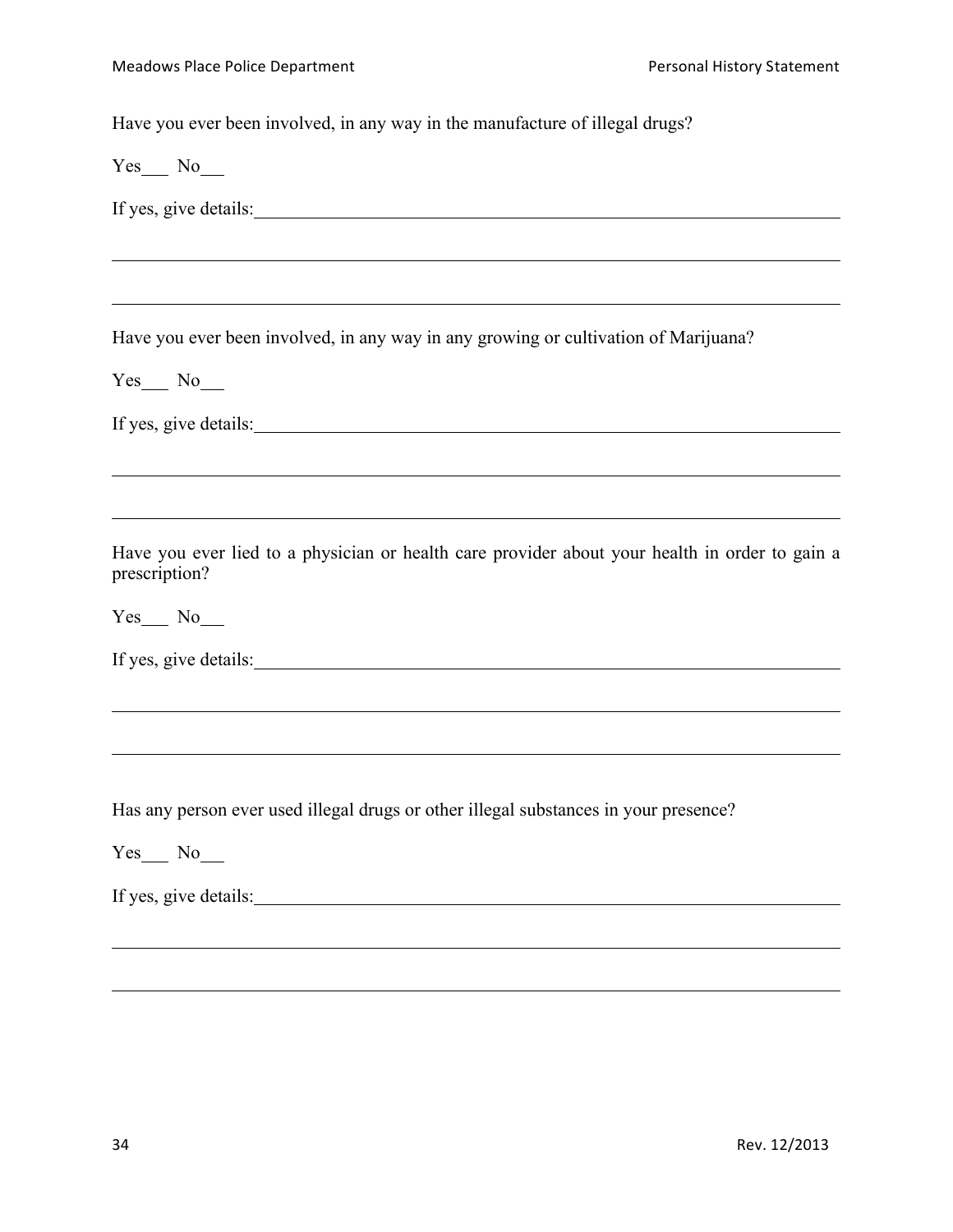Answer the questions below regarding the use of the listed drugs. Use of drugs covers all descriptive terms used to describe the ingestion of the substance into the body, e.g. inhaled, smoked, experimented, injected etc.

| Have you ever use Yes/No Number of times Last Date Used Form Used |  |                                                                                                                                                                                                                                |  |
|-------------------------------------------------------------------|--|--------------------------------------------------------------------------------------------------------------------------------------------------------------------------------------------------------------------------------|--|
|                                                                   |  |                                                                                                                                                                                                                                |  |
|                                                                   |  | Hashish and the contract of the contract of the contract of the contract of the contract of the contract of the contract of the contract of the contract of the contract of the contract of the contract of the contract of th |  |
|                                                                   |  |                                                                                                                                                                                                                                |  |
|                                                                   |  | Cocaine et al. 2010 and 2010 and 2010 and 2010 and 2010 and 2010 and 2010 and 2010 and 2010 and 201                                                                                                                            |  |
|                                                                   |  |                                                                                                                                                                                                                                |  |
|                                                                   |  | LSD                                                                                                                                                                                                                            |  |
|                                                                   |  |                                                                                                                                                                                                                                |  |
|                                                                   |  | PCP                                                                                                                                                                                                                            |  |
|                                                                   |  |                                                                                                                                                                                                                                |  |
|                                                                   |  |                                                                                                                                                                                                                                |  |
|                                                                   |  |                                                                                                                                                                                                                                |  |
|                                                                   |  |                                                                                                                                                                                                                                |  |
|                                                                   |  |                                                                                                                                                                                                                                |  |
|                                                                   |  |                                                                                                                                                                                                                                |  |
| Steroids                                                          |  |                                                                                                                                                                                                                                |  |

Are there any incidents in your life, or details not mentioned herein, which may influence this department's evaluation of your suitability for employment as a police officer?

If yes, explain: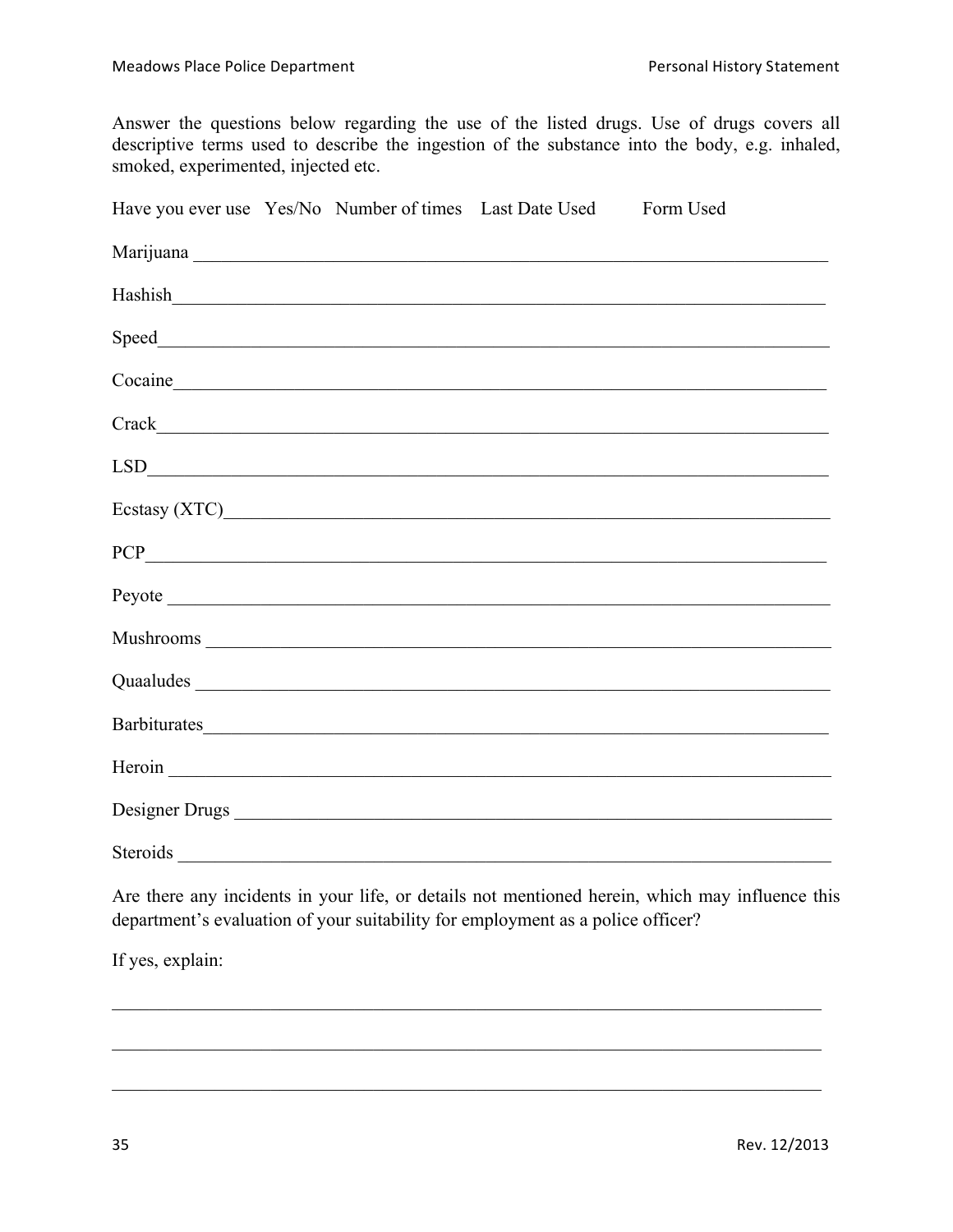Identify any additional information you think should be considered in your application for the position you are seeking, and/or any further explanation of answers to previous questions:

|                     | (Use additional Sheet if Necessary) Yes No | Have you submitted an application for employment with this agency or any other police agency? |
|---------------------|--------------------------------------------|-----------------------------------------------------------------------------------------------|
| Name of Agency Date | Position Applied For                       | <b>Status of Application</b>                                                                  |
|                     |                                            |                                                                                               |
|                     |                                            |                                                                                               |
|                     |                                            |                                                                                               |

I hereby certify that there are no misrepresentations, omissions, or falsifications in the foregoing statements and answers to the above questions. I fully understand that any misrepresentation, omission, or falsification may deem me permanently unsuitable, or if hired, may lead to the termination my employment.

|                               | Signature of applicant                                                                                                                                                                  |     |
|-------------------------------|-----------------------------------------------------------------------------------------------------------------------------------------------------------------------------------------|-----|
|                               | Date                                                                                                                                                                                    |     |
| Before me personally appeared | stated this document and its intent was explained to him/her that he/she has full knowledge of its<br>purpose and that he/she executed this instrument of his/her free will and accord. | who |
|                               |                                                                                                                                                                                         |     |
| <b>SEAL</b>                   | Signature of Notary                                                                                                                                                                     |     |
|                               | My Commission Expires:                                                                                                                                                                  |     |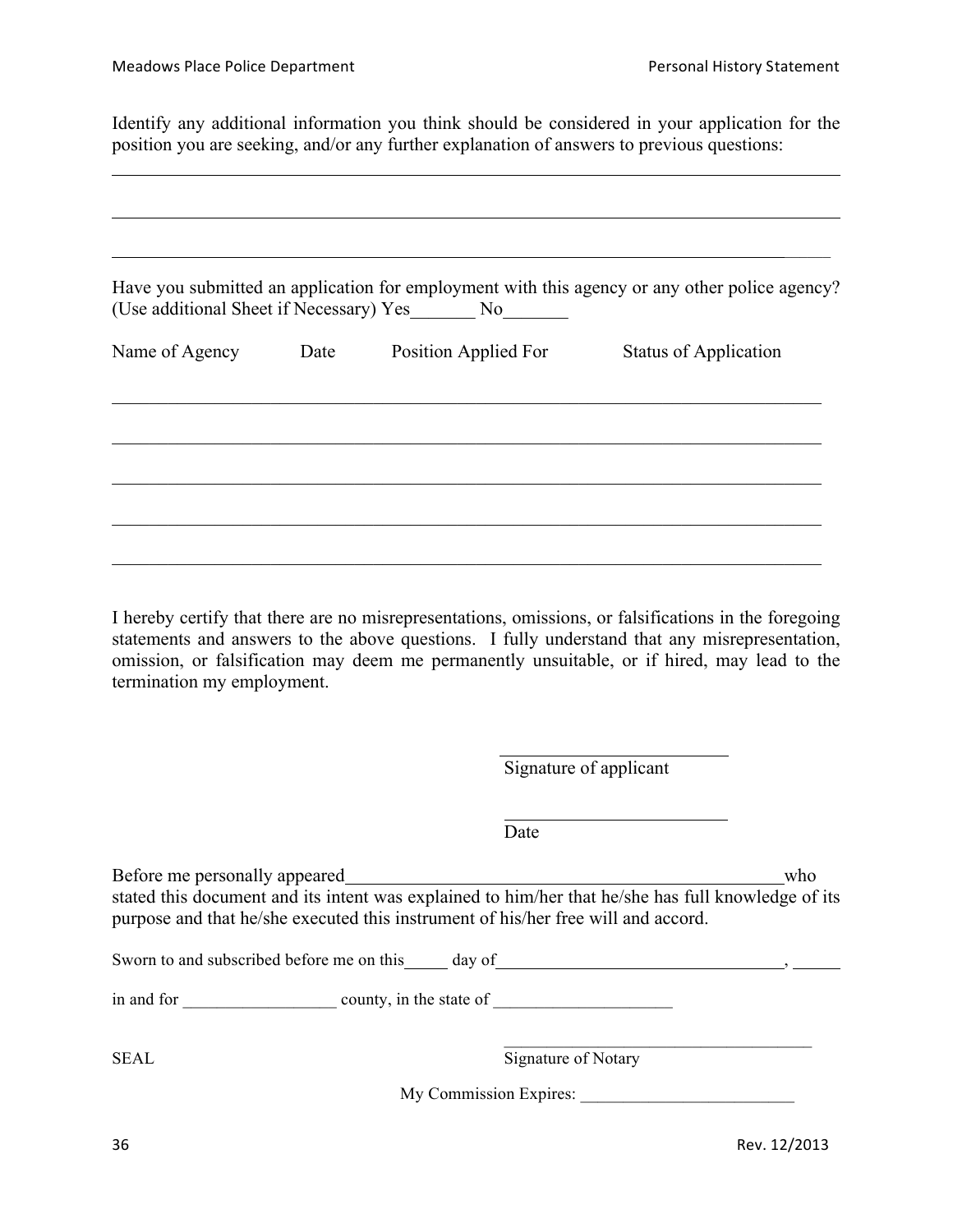#### **MEADOWS PLACE POLICE DEPARTMENT AUTHORITY TO RELEASE INFORMATION**

#### TO WHOM IT MAY CONCERN:

I hereby authorize the Meadows Place Police Department and its authorized representatives bearing this release, or a copy thereof, within one year of its date, to obtain any information in your files pertaining to my employment, military, credit, education or medical records, including not limited to academic, achievement, attendance, athletic, personal history, and disciplinary records, medical records, and credit records.

I hereby direct you to release such information upon request of the bearer. This release is executed with full knowledge and understanding that the information is for official use. Consent is granted to all parties to furnish such information, as described above, to third parties in the course of fulfilling its official responsibilities. I hereby release you, as custodian of such records, and any school, college, university, or other educations institution, hospital, or other repository of medical records, credit bureau, lending institution, consumer reporting agency, or retail business establishment including its officers, employees, or related personnel, both individually and collectively, from any and all liability for damages of whatever kind, which may at any time result to me, my heirs, family or associates because of compliance with this authorization and request to release information, or attempt to comply with it.

I am furnishing my Social Security Account Number on a voluntary basis with the understanding such is not required by any law or regulation. I have been advised that all parties will utilize this number only to facilitate the location of employment, military, credit, and educational records concerning me in connection with this application. Should there be any question as to the validity of this release, you may contact me as indicated below:

| Telephone Number:                                                                                                                                                                                                              |  |
|--------------------------------------------------------------------------------------------------------------------------------------------------------------------------------------------------------------------------------|--|
|                                                                                                                                                                                                                                |  |
| document and its intent was explained to him/her that he/she has full knowledge of its purpose and that<br>he/she executed this instrument of his/her free will and accord.                                                    |  |
| Sworn to and subscribed before me on this day of day of the subset of the subset of the subset of the subset of the subset of the subset of the subset of the subset of the subset of the subset of the subset of the subset o |  |
|                                                                                                                                                                                                                                |  |
| Signature of Notary<br>SEAL                                                                                                                                                                                                    |  |
|                                                                                                                                                                                                                                |  |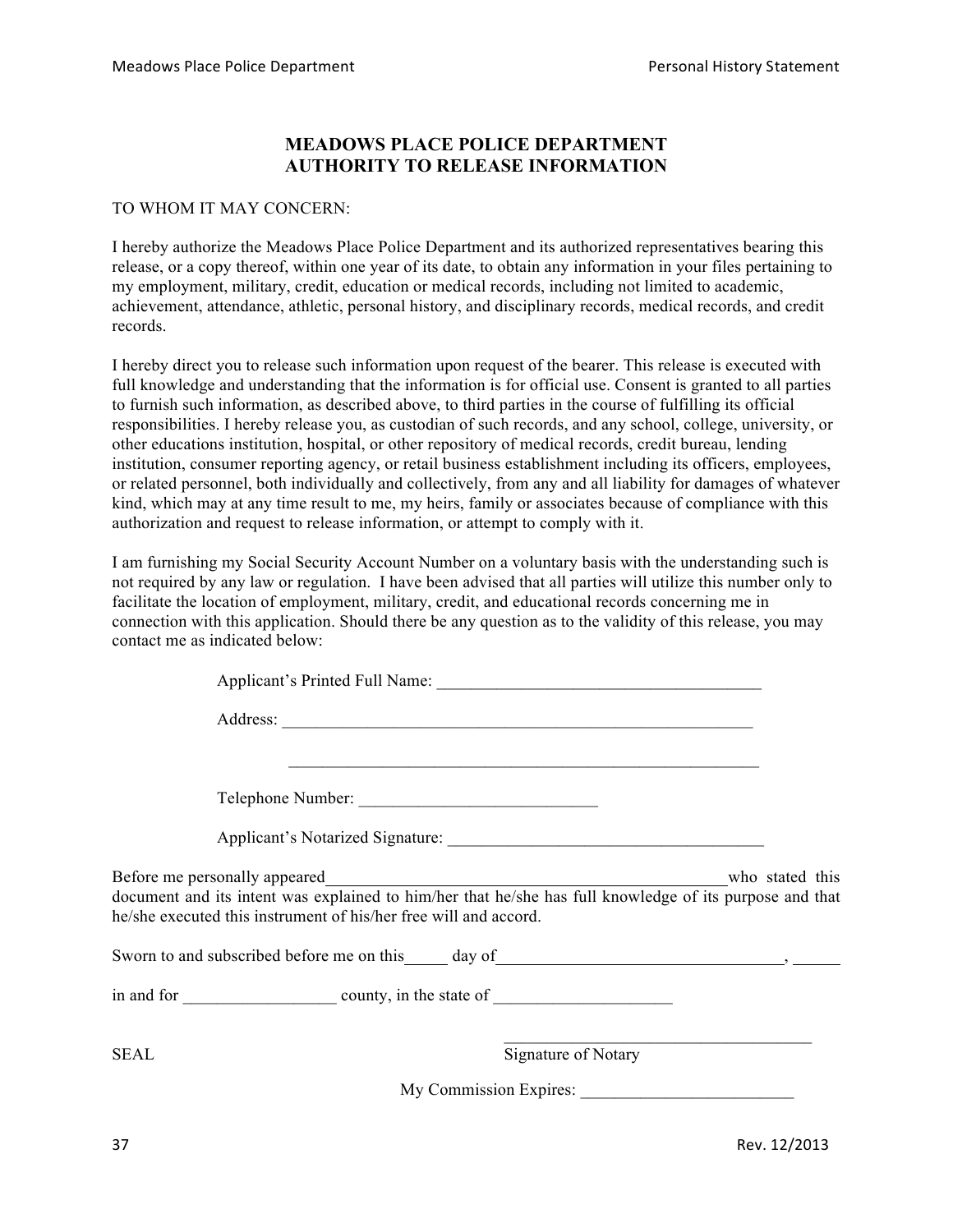#### **MEADOWS PLACE POLICE DEPARTMENT PERSONAL HISTORY STATEMENT**

I, the end of the contract of the contract of the contract of the contract of the contract of the contract of the contract of the contract of the contract of the contract of the contract of the contract of the contract of all records concerning myself to any duly authorized agent of the City of Meadows Place, whether the said records are of a public, private or confidential nature.

The intent of this authorization is to give my consent for full and complete disclosure of records of educational institutions, financial or credit institutions, including records of loans, records of commercial or retail credit agencies (including credit reports and or ratings), and other financial statements and records wherever filed; medical and psychiatric treatment records or consultation records, including hospitals, clinics, private practitioners and the U.S. Veterans Administration; employment and preemployment records, including background reports, efficiency ratings, complaints or grievances filed by or against me and the records and recollections of attorneys at law, or of other counsel, whether representing me or another person in any case, either criminal or civil, in which I presently have, may hat or have had an interest.

I understand that any information obtained by a personal history background investigation, which is developed directly or indirectly, in whole or in part, upon this release authorization will be considered in determining my suitability for employment with the City of Meadows Place and the Meadows Place Police Department. I also certify that any person(s) who furnish such information concerning me shall not be held accountable for giving this information; and I do hereby release said person(s) from any and all liability that may be incurred as a result of furnishing such information.

I understand that the furnishing of such information to the City of Meadows Place, its agent, employees and representatives is necessary to making a proper determination as to my ability to perform as a police officer or civilian employee of the City of Meadows Place. I do hereby release the City of Meadows Place, its officers, employees and representatives from any and all claims, demands, suits, and liability of any kind that may or could result from any and all claims, demands, suits, and liability of any kind that may or could result from furnishing such information.

A photocopy of this release form will be valid as an original thereof, even though the said photocopy does not contain an original writing of my signature.

|      | $City$ $III$                                                                                                                                                                                                                                                                                                                                                                                                  |                                               |  |
|------|---------------------------------------------------------------------------------------------------------------------------------------------------------------------------------------------------------------------------------------------------------------------------------------------------------------------------------------------------------------------------------------------------------------|-----------------------------------------------|--|
|      | Phone $\frac{1}{\sqrt{1-\frac{1}{2}}\sqrt{1-\frac{1}{2}}\sqrt{1-\frac{1}{2}}\sqrt{1-\frac{1}{2}}\sqrt{1-\frac{1}{2}}\sqrt{1-\frac{1}{2}}\sqrt{1-\frac{1}{2}}\sqrt{1-\frac{1}{2}}\sqrt{1-\frac{1}{2}}\sqrt{1-\frac{1}{2}}\sqrt{1-\frac{1}{2}}\sqrt{1-\frac{1}{2}}\sqrt{1-\frac{1}{2}}\sqrt{1-\frac{1}{2}}\sqrt{1-\frac{1}{2}}\sqrt{1-\frac{1}{2}}\sqrt{1-\frac{1}{2}}\sqrt{1-\frac{1}{2}}\sqrt{1-\frac{1}{2}}$ |                                               |  |
|      | document and its intent was explained to him/her that he/she has full knowledge of its purpose and that<br>he/she executed this instrument of his/her free will and accord.<br>Sworn to and subscribed before me on this day of day of the state of the state of the state of the state of the state of the state of the state of the state of the state of the state of the state of the state of the state  |                                               |  |
|      |                                                                                                                                                                                                                                                                                                                                                                                                               |                                               |  |
| SEAL |                                                                                                                                                                                                                                                                                                                                                                                                               | Signature of Notary<br>My Commission Expires: |  |
|      |                                                                                                                                                                                                                                                                                                                                                                                                               |                                               |  |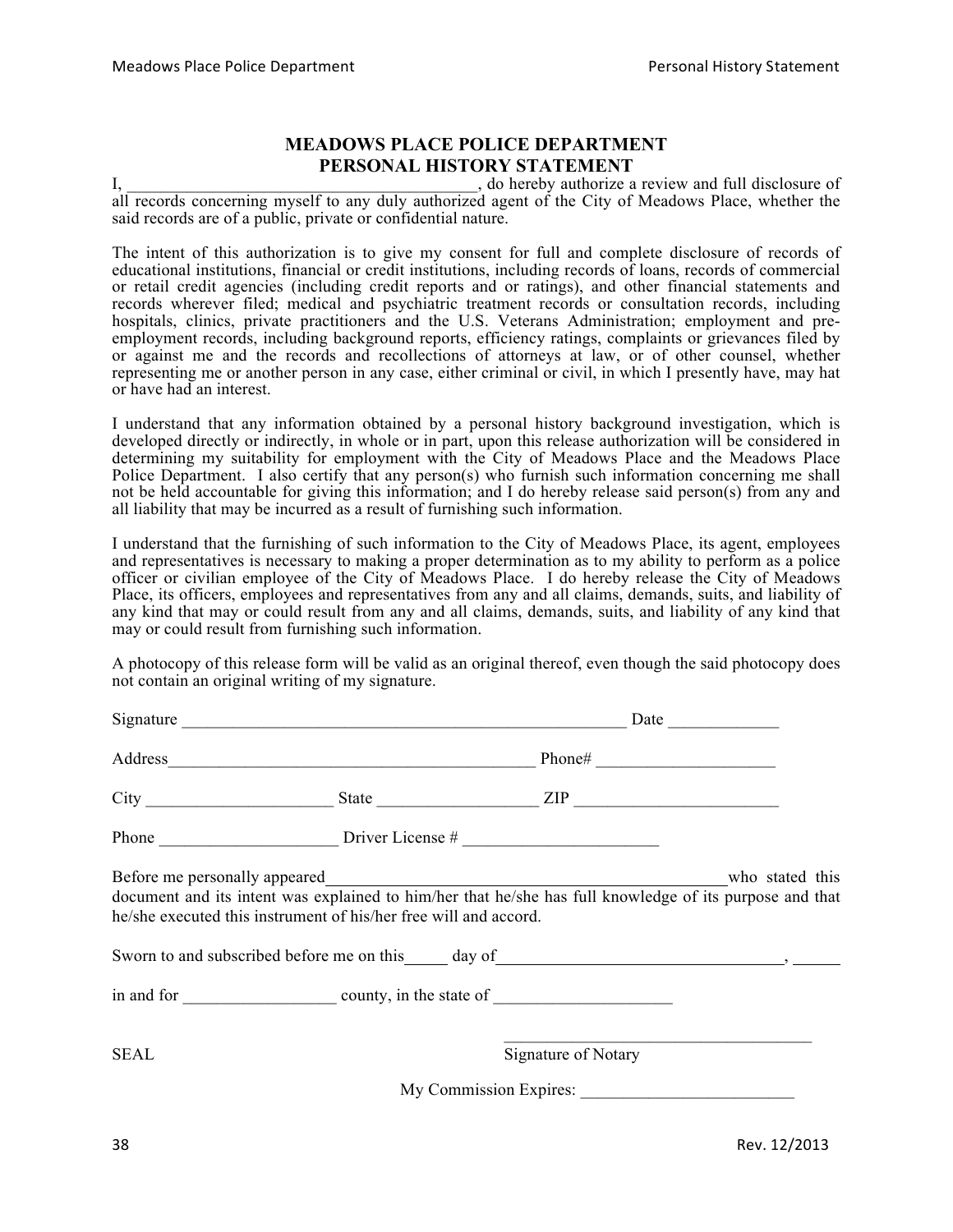#### **MEADOWS PLACE POLICE DEPARTMENT APPLICANTS INFORMATION REGARDING DOMESTIC VIOLENCE**

The purpose of this information sheet is to provide the applicant with information regarding the Omnibus Consolidated Appropriation Act of 1997 as amended the National Gun Control act of 1968.

This makes it unlawful for any person convicted of a criminal offense of domestic violence to ship, transport, possess, or receive firearms or ammunition. It is also unlawful for any person to sell or otherwise dispose of a firearm or ammunition to any person convicted of domestic violence. This prohibition does not apply to peace officers. However, with respects to all persons, a conviction of domestic violence would not be disabling if it has been expunged, set aside, pardoned, or the person has had his or her civil rights restored (if applicable) and the person is not otherwise prohibited from possessing a firearm or ammunition.

Thus peace officers that have been convicted of acts of domestic violence will not be able to lawfully possessor receive firearms or ammunition for any purpose, including performing their official duties.

Domestic violence is defined as any act committed against any family member under the Texas Penal Code, Title 5, *OFFENSES AGAINST THE PERSON, CHAPTER 19. CRIMINAL HOMICIDE; CHAPTER 20. KIDNAPPPING AND UNLAWFUL RESTRAINT; CHAPTER 21. SEXUAL OFFENSES; CHAPTER 22. ASSAULTIVE OFFENSES; and Title 6. OFFENSES AGAINST THE FAMILY.*

Any person that has been convicted of an act of domestic violence will no longer be able to lawfully possess firearms or ammunition on or after September 30, 1996.

Initial

 $\mathcal{L}_\text{max}$